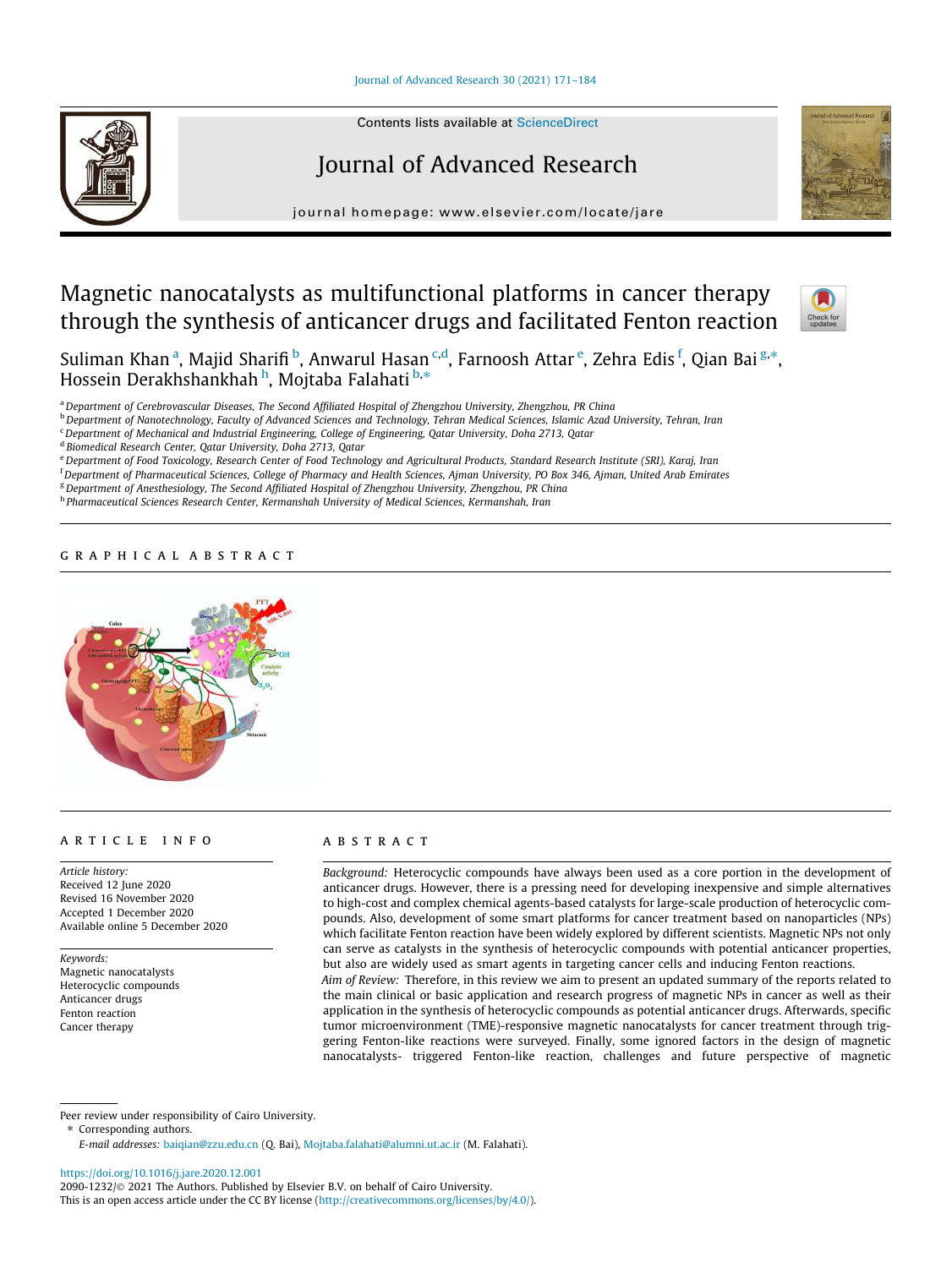nanocatalysts-assisted synthesis of heterocyclic compounds and selective cancer therapy were discussed. *Key Scientific Concepts of Review:* This review may pave the way for well-organized translation of magnetic nanocatalysts in cancer therapy from the bench to the bedside.

2021 The Authors. Published by Elsevier B.V. on behalf of Cairo University. This is an open access article

under the CC BY license (http://creativecommons.org/licenses/by/4.0/).

### Introduction

Catalysts are widely used in the production of chemicals [1,2] and pharmaceutical ingredients  $[3,4]$ . A large number of products require the application of catalysts; where, it has been estimated that a large portion of manufactured products of industrialized countries' GDP is dependent on catalysts [5]. Today, researchers have a big effort to incorporate nanomaterials into catalysts as a successful and promising strategy in the development of nanobased platforms. Because of their great significance of nanocatalysts in different areas of nanotechnology such as nanochemistry, nanopharmaceuticals, and nanomedicine, the number of articles and books published about their application is continuously increasing. Nanomaterials show distinctive catalytic characteristics and are widely used in the preparation of nanocatalysts [6,7]. Indeed, many of the properties of materials such as electrical, optical, and magnetic behaviors change at nanoscale dimension [8,9]. These novel characteristics are derived from the following three properties: small size less than 10 nm, potential high surface (S)/ volume (V) ratio, and an increase in the number of surface atoms. In fact, these three factors are the most important reasons for the emergence of catalytic properties in nanomaterials. Basically, when particles become small (nanoscale), because of their high curvature, they have many atoms on their surface establishing weak bonds with the lattice atoms  $[10]$ . Therefore, these particles have high surface energy and are highly active, so-called surface atoms are physically unstable and chemically active and are prone to many chemical reactions [11,12]. Since the electronic structure of the NPs depends on the dimension of the particle, their capability to interact with other compounds also depends on their dimension  $[13,14]$ . For example, one group of materials that behave differently in bulk and nanoscale forms is magnetic particles. Magnetic particles have a limited catalytic activity and are considered as inactive metals in the bulk state, but at the nanoscale, they exhibit profound catalytic activity and are commonly used as intermediate metals in the development of nanocatalysts [15,16].

The catalyst design at the NP scale is heavily based on the principles of size [17] and mass transfer [18]. Recent advances have shown that the amelioration of the catalytic activities of catalysts can be achieved through nanoscale structural modification [19,20]. Indeed, due to the high cost and scarcity of the most catalytically active metal group, there has been a great interest in the use of these materials with low concentration and optimized catalytic activity. At the nanoscale, the properties of materials are dictated by the arrangement of atoms [21]. Table 1 summarizes the factors affecting the catalytic properties of nanomaterials.

### Different kinds of magnetic nanocatalysts

Despite the variation in the classification of magnetic nanocatalysts due to different physicochemical properties of NPs, the method of fabrication, surface modification, crystal structure, and composition of magnetic nanocatalysts derived from iron (Fe), gold (Au), palladium (Pd), and platinum (Pt) can be organized based on their oxidase-, peroxidase-, superoxide dismutase-, and catalaselike activities (Table 2).

However, the most commonly used magnetic nanomaterial is iron oxide (IO), whose most important catalytic activities in medical activities are peroxidase-, superoxide dismutase-, and catalase-like activities (Table 3). Peroxidase is the most wellknown enzymatic activity mimicked by IO nanocatalysis. For peroxidase activity, magnetic nanocatalysts similar to the Horseradish peroxidase (HRP) require an optimum temperature of 37 to 40  $\degree$ C with a pH of 3 to 6.5. Moreover, in order to increase the peroxidase activity of NPs, the presence of the optimum concentration of hydrogen peroxide  $(H_2O_2)$  is important.

#### Function of magnetic nanocatalysts

Magnetic NPs as catalysts have different capabilities in medical fields such as diagnosis [46], imaging [47], drug delivery [48], drug discovery  $[49]$ , and cancer therapy  $[50]$  due to the inherent enzymatic activity. Since catalytic activities in chemistry are highly surface dependent, the use of metallic NPs is of particular importance due to their highly active surface  $[51]$ . Although the reaction kinetics of magnetic nanocatalyst-based catalysts are slightly lower than those of native enzymes [52], resistance to environmental changes such as heat and acidity, easy separation, excellent reusability, and cost effective have made them potential candidates in different applications [15,53]. On the other hand, the occurrence of dual behavior of magnetic nanocatalysts or the bridge between homogeneous and heterogeneous catalysis by nanocatalysts [54], as well as the provision of a platform to induce a certain reaction like photooxidation have encouraged scientietis to use magnetic nanocatalysts [55]. Hence, a large number of magnetic nanocatalysts have been produced in the industry to catalysis the synthesis of different chemicals or drugs. Magnetic nanocata-

| וחו<br>э. |  |
|-----------|--|
|           |  |

| Factors influencing the catalytic properties of nanomaterials. |  |
|----------------------------------------------------------------|--|
|----------------------------------------------------------------|--|

| <b>Factors</b>      | Explanation                                                                                                                                                                                          | Ref. |
|---------------------|------------------------------------------------------------------------------------------------------------------------------------------------------------------------------------------------------|------|
| NP size             | In most cases, the catalytic activity of NPs is inversely related to the size of NPs                                                                                                                 | 22   |
| NP shape            | As the spatial distribution of the NPs increases, the number of surface atoms becomes more available which result in the enhancement<br>of the catalytic activity                                    | 122  |
| NP distribution     | NPs with many edges and corners, such as tetrahedral, octahedral, and cubic, as the ratio of surface to volume increases more than<br>other NPs, these nanomaterials show more catalytic activities. | [23  |
| NP supports         | The solid substrate can be used for immobilization of NPs to prevent the NPs from accumulating and their so-called agglomeration and<br>increase their catalytic activity                            | [24] |
| Reaction conditions | When NPs react under microwave conditions, the catalytic activity and selectivity over normal conditions (reflux) are greatly<br>improved.                                                           | '25  |
|                     |                                                                                                                                                                                                      |      |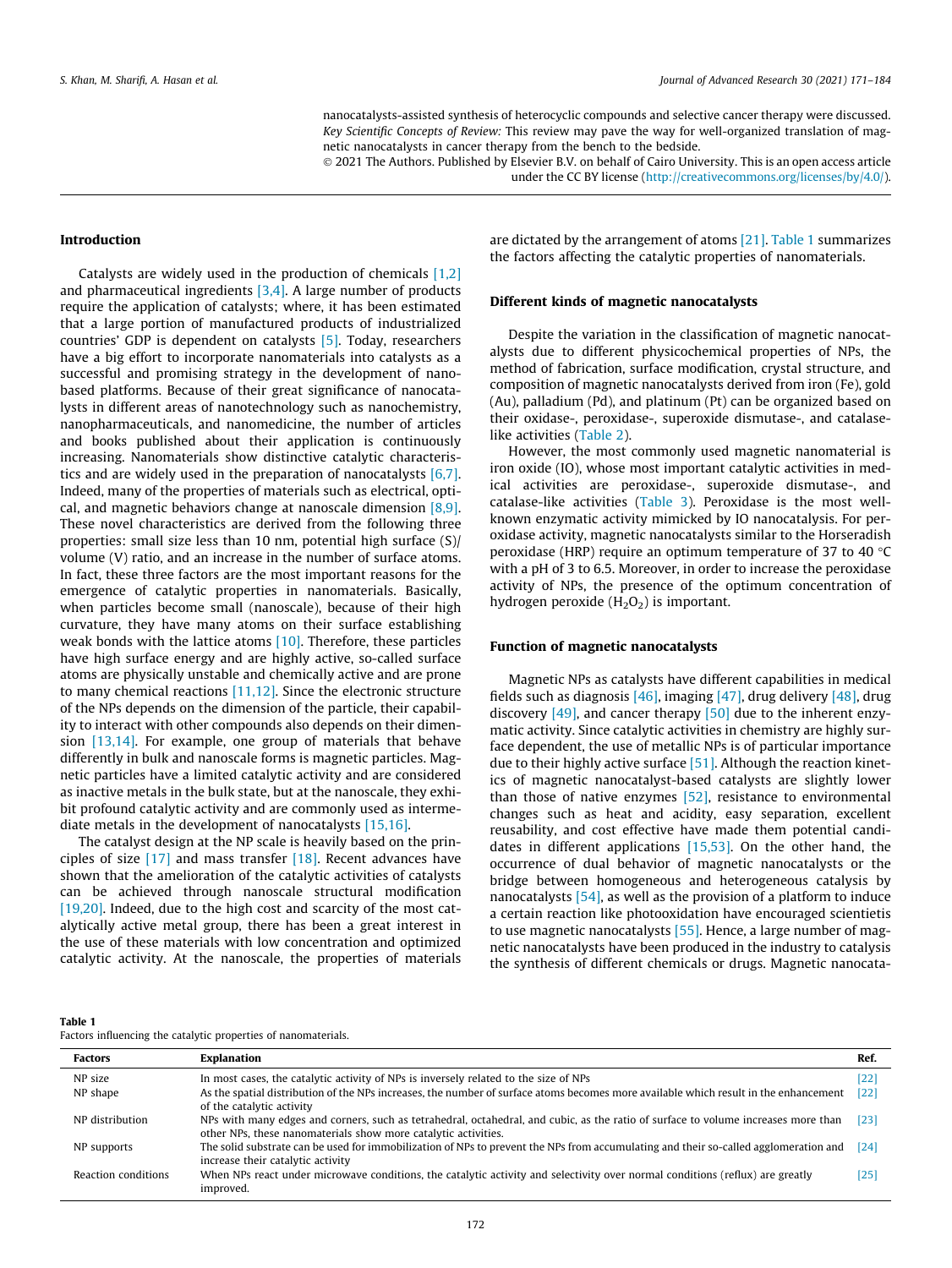#### Table 2

Summary of magnetic nanocatalysts based on their intrinsic activity.

| <b>NPs</b> | Oxidase                          | Peroxidase                   | Superoxide dismutase | Catalase                       |
|------------|----------------------------------|------------------------------|----------------------|--------------------------------|
| Fe         | FeNPs                            | $Fe3O4$ , $Fe2O3$            | FePO <sub>4</sub>    | $Fe3O4$ , $Fe2O3$              |
| Au         | AuNPs, Au@Pt                     | AuNPs, Au@Pt                 | AuNPs.               | AuNPs.                         |
| Mn         | $MnO2$ , $Mn3O4$                 | $MnO2$ , $Mn3O4$ , $MnFe2O4$ | $MnO2$ , $Mn3O4$     | $MnO2$ , $Mn3O4$               |
| Ni         | NiPd                             | NiPd                         |                      | NiPd                           |
| Ag         | AgNPs                            | AgNPs                        | AgNPs                | AgNPs                          |
| Pt         | PtNP. PtCo                       | PtNP, PtNPs/GO               | PtNP                 | PtNP                           |
| Pd         | PdNP                             | PdNP                         | PdNP                 | PdNP                           |
| Co         | CoFe <sub>2</sub> O <sub>4</sub> | $Co3O4$ , $CoFe2O4$          |                      | Co <sub>3</sub> O <sub>4</sub> |
|            |                                  |                              |                      |                                |

#### Table 3

Metallic nanocatalysts and thier parameters in medical platforms.

| Material                                             | Size (nm)   | <b>Shape</b>    | <b>Activity</b> | Ref.   |
|------------------------------------------------------|-------------|-----------------|-----------------|--------|
| Fe                                                   |             |                 |                 |        |
| Fe <sub>3</sub> O <sub>4</sub>                       | 13          | Polyhedral      | Peroxidase      | $[26]$ |
| Fe <sub>3</sub> O <sub>4</sub>                       | -           | Spherical       | Catalase        | $[27]$ |
| $GO-Fe3O4$                                           | $6 - 8$     | <b>NPs</b>      | Peroxidase      | $[28]$ |
| $Fe3O4$ @Pt                                          | $5 - 10$    | Spherical       | Peroxidase      | $[29]$ |
| Fe <sub>3</sub> O <sub>4</sub> @Cu@Cu <sub>2</sub> O | $20 - 40$   | Spherical       | Peroxidase      | $[30]$ |
| $GO-Fe2O3$                                           | -           | <b>NPs</b>      | Catalase        | $[31]$ |
| $PB-Fe2O3$                                           | 30          | <b>NPs</b>      | Peroxidase      | $[32]$ |
| Pd@ $\gamma$ -Fe <sub>2</sub> O <sub>3</sub>         | $14 - 25$   | Polyhedral      | Peroxidase      | $[33]$ |
| Au                                                   |             |                 |                 |        |
| Au <sub>2</sub> O <sub>3</sub>                       | 50          | <b>NPs</b>      | Peroxidase      | $[34]$ |
| AuNPs                                                | $15 - 34$   | Spherical       | Multi           | $[35]$ |
| Au@PVP NPs                                           | $1 - 3$     | <b>NPs</b>      | Oxidase         | $[36]$ |
| Pt                                                   |             |                 |                 |        |
| PtNPs                                                | 3.8         | <b>NPs</b>      | Oxidase         | $[37]$ |
| PtNPs                                                | 1.2         | Nanoplate       | Oxidase         | $[38]$ |
| PtNPs                                                | 40          | Multi-octahedra | Oxidase         | $[39]$ |
| Pd                                                   |             |                 |                 |        |
| AgPd-GO                                              | $7 - 10$    | <b>NPs</b>      | Peroxidase      | $[40]$ |
| Pd@MIL-101                                           | $1.4 - 1.8$ | <b>NPs</b>      | Hydrolysis      | $[41]$ |
| PdNPs                                                | 1.5         | <b>NPs</b>      | Peroxidase      | $[42]$ |
| Rhodium (Rh)                                         |             |                 |                 |        |
| $Rh-SiO2 NPs$                                        | $5 - 15$    | Tetrahedral     | Oxidase         | $[43]$ |
| RhNPs                                                | $1 - 2$     | <b>NPs</b>      | Peroxidase      | $[44]$ |
| Rudium (Ru)                                          |             |                 |                 |        |
| RuNPs                                                | 1.1         | NPs             | Peroxidase      | $[45]$ |

lysts in the form of homogeneous and heterogeneous catalysts have been used in biomedical activities [56,57], among which IONPs have the highest application due to their very low toxicity [58]. Furthermore, magnetic nanocatalysts are highly considered in therapeutic platforms, especially in cancer therapy, antiinflammatory activities, antibacterial, tissue engineering, and immunotherapy. The integration of the homogeneous and heterogeneous catalysts in biomedical fields enabled by medical nanocatalysts through light and magnetic waves has provided a potential system for development of therapeutic platforms.

# Main clinical or basic application and research progress of magnetic NPs in cancer

Before magnetic NPs were considered as catalysts, they were used in the fields of chemotherapy  $[59]$ , imaging  $[60]$ , gene therapy [61], photothermal therapy (PTT) [62], magnetic hyperthermia [63], radiation therapy [64], and photodynamic therapy (PDT) [65]. The drug delivery by magnetic NPs has become a popular way to transfer drugs to the tumor site due to controllable physicochemical properties. For example, the loading and delivery of paclitaxel  $[66]$ , doxorubicin  $[62,63]$ , 5-fluorouracil  $[67]$ , and even small molecules or proteins such as lactoferrin [68] or Bcl-2 shRNA [69] to tumors has been successfully conducted. Furthermore, evaluation of vital organs around the target tissue has shown that mag-

netic NPs have triggered a minor effect on the pathological changes and systemic toxicity [62,63,70–72]. It has been shown that the use of magnetic NPs enhances the therapeutic activity against tumors by inducing more damage to DNA, while NPs activated by radiotherapy did not show such toxicity on the cancer cells [73]. Moreover, magnetic NPs significantly sensitize the tumor cells to radiation therapy [74] by inducing a hypoxic condition for the generation of active oxygen.

Furthermore, it was found that the use of magnetic NPs, in addition to improving cancer immunotherapy through facilitating the antibody penetration into the tumor, increases the quality of imaging of target tissue by MRI [75]. Furthermore, different types of magnetic NPs have shown anti-cancer activities. In this regard, Zanganeh et al. [76] showed that ferromoxytol-functionalized IONPs can trigger potential anticancer activity against lung, liver and breast cancers.

Thermal therapy enabled by magnetic NPs for treatment of cancer has received much attention due to their high efficiency and very low toxicity in critical tissues [50]. The most important methods of tumor ablation therapies through increase in free radical species enabled by magnetic NPs include magnetic hyperthermia, PTT [62,63,77], and PDT [78]. Despite the methods mentioned in the treatment of cancer with magnetic NPs, today the combination of these methods with the catalytic activity of magnetic NPs is done in order to make the primary treatment easier or more effective. For example, Nie et al. [79] showed that CuS-Fe@polymer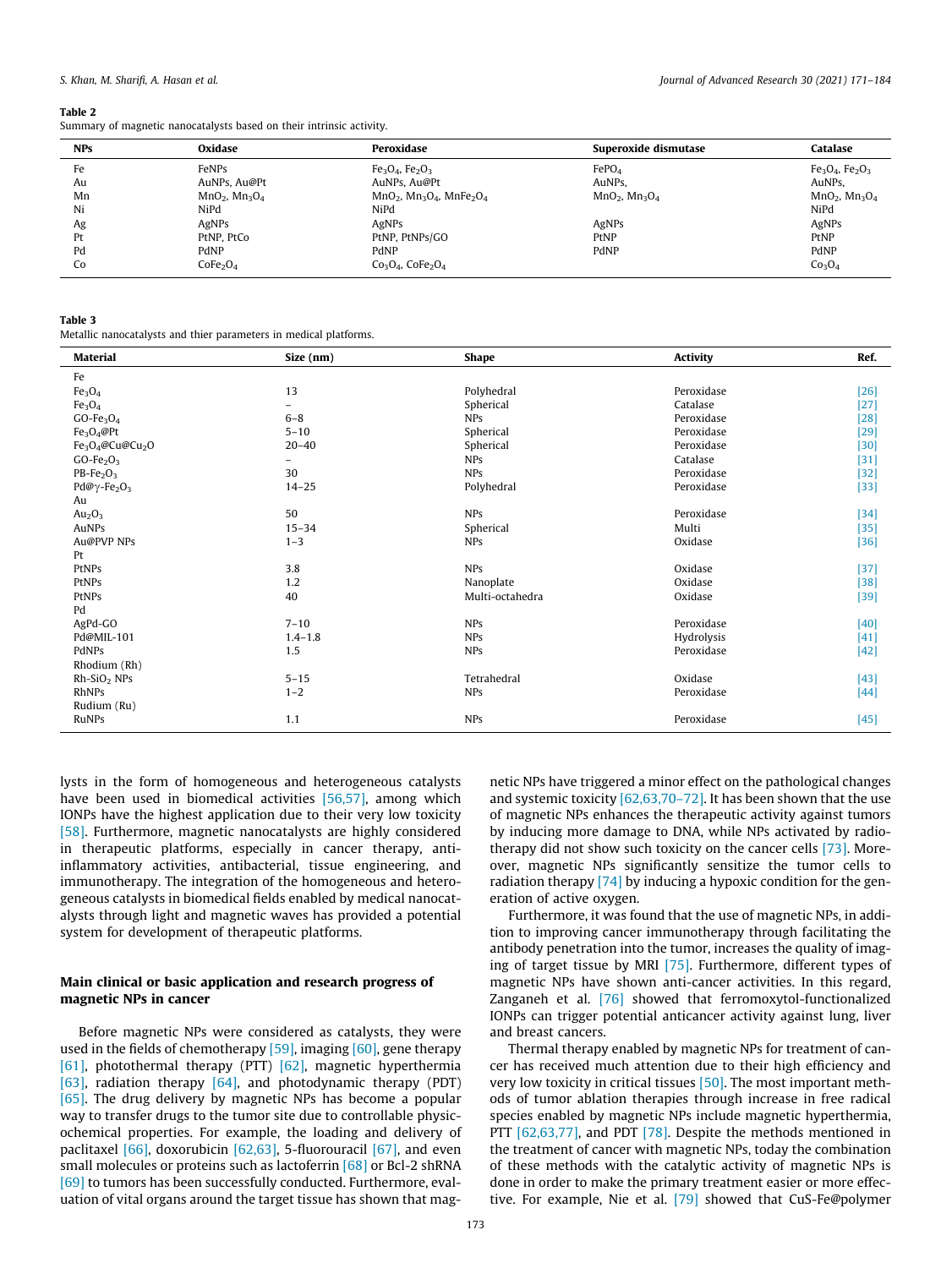nanocatalysts highly improved chemodynamic therapy through PTT and peroxidase-like activity in tumor site. Similarly, Zhao et al. [80] by developing ROS-activatable liposomes@oxaliplatin@Fe<sub>3</sub>O<sub>4</sub> nanocatalysts designed a platform for synergistic photo/chemodynamic therapies.

### Magnetic nanocatalysts in the synthesis of anticancer drugs

NPs can be used as promising platforms to accelerate the process of converting organic compounds to one another [81]. These include organic compounds widely used in chemical and pharmaceutical industries [82]. As heterocyclic compounds with anticancer properties widely used in the pharmaceutical industry, an easy, efficient and environmentally friendly method for synthesizing these organic compounds has been introduced by using nanocatalysts [83,84].

# *Nanocatalysts in fabrication of heterocyclic compounds as novel anticancer drugs*

Heterocyclic compounds are known to act as promising anticancer drugs  $[85]$ ; where, they have been reported as the key structural components of several anticancer agents present on the market, recently. Indeed, of the potential anticancer drugs approved by the FDA between 2010 and 2019, about 40% had heterocyclic compounds within their formulations. The importance of this plan is in the feasible and inexpensive synthesis of these compounds using nanocatalysts and the investigation of their structural characteristics and performance through computational studies. Expensive homogeneous catalysts, multistage and complex manufacturing processes are commonly used in drug production processes; however, the application of nanocatalyst in the development of anticancer drugs is highly efficient and has the ability to be reused in the drug manufacturing process  $[86]$ . The nanocatalysts decrease production costs, increase biocompatibility via the use of non-toxic metals and non-volatile solvents, and limit the production of by-products [87]. Thereby, nanocatalyst can not only be extracted from the inexpensive sources, but they also are resistant to air and moisture and exhibit potential catalytic performance in chemical reactions [88]. Also, heterocyclic compounds in the presence of nanocatalysts can be synthesized via different routes [86,89].

Quinoxaline, Pyrazole, Acridine, Isoquinolinone, Triazoles, Coumarins, Naphthoxazinones, Pyran, Pyridine, Diazepines, Benzofuran, Xanthene, and Quinoline are the most common heterocyclic compounds used as anticancer agents (Fig. 1A) [90].

These compounds can be synthesized in a variety of mechanisms by using different nanocatalysts (Fig. 1B). One of the performances of synthesized pharmaceutical compounds can be highlighted as following: estrogen receptors (ER) and aromatase enzymes are two important factors in cancer therapy, more precisely in breast cancer; hormone therapy can inhibit estrogen production by blocking aromatase or using ligands to block estrogen receptors and stopping estrogen activity and cell growth [85]. The other mechanisms of anticancer properties of heterocyclic compounds are tabulated in Table 4.

The molecules synthesized in the presence of nanocatalysts show similar size, shape, polarity, and cytotoxic effects against cancer cells as compared to classical compounds. Potentially, the interaction of these compounds with the estrogen receptor have been further investigated through molecular docking calculations and density-functional theory (DFT) studies and yielded favorable results. Therefore, in the presence of the nanocatalyst, the anticancer drug can be prepared in a simple and inexpensive way [85]. Also, the synthesis of heterocyclic compounds by using nanocatalysts shows several advantages such as short reaction time, high throughput, and solvent-free medium [84]. A range of nanocatalysts such as magnesium oxide [94], SBA-15 [86,95], cobalt [96], palladium [97,98], copper [99], graphene oxide [100,101], and carbon nanotubes [102] have been also used as promising and efficient agents for synthesis of heterocyclic compounds with potential anticancer effects [103–105].

## *Magnetic nanocatalysts: Homogeneous or heterogeneous catalysis in drug synthesis*

Also, the main strategy of catalysis science and technology is to increase the catalytic function and selectivity as well as recovery of the nanocatalysts. Indeed, the recovery and reutilization of nanocatalysts seem to be crucial parameters owing to strict biological and economical demand for sustainability [106–108]. Homogeneous catalysts show several positive points that they are well-structured on a molecular basis and easily dissolvable in the reaction milieu [54]. Therefore, these catalysts are extremely approachable to the substrates and normally demonstrate profound catalytic function, even under harsh environments. However, their separation from the reaction medium to circumvent the interactions with product needs exorbitant and repetitive extraction processes. Moreover, the inorganic nanocatalysts are usually composed of an expensive noble metal. Hence, in spite of their innate superior points, homogeneous catalysts are rarely applied in pharmacologically or medically applicable systems. On the other hand, there are frequently catalytically functional sets with several activities and specificities in the material of a heterogeneous catalyst, which are not suitable to be addressed in the molecular approach. Therefore, purification and reutilization of homogeneous catalysts is a principal concern in the sustainable and wide-ranging fabrication of organic compounds [54]. The catalyst can be purified through dissolving products and nanocatalysts in separate non-miscible solutions, which result in the purification of nanocatalysts by uncomplicated phase separation. However, the solubility of reactants in the reaction milieu and the mass transfer should be considered in the purification process [54]. Also, the activity of the purified catalyst may be partially inhibited by increasing their tendency to agglomeration during purification processes [109]. Nanocatalysts can be easily solubilized in a liquid solution to form a stable nanosuspension; however, during conventional purification process, they can be aggregated into particles with diameters of more than 100 nm. Therefore, to overcome this circumstance, ultracentrifugation is normally applied as the only way to purify the nanocatalyst. However, this approach needs high-priced and high technology facilities to achieve the potential results. Thus, magnetic nanocatalysts, which can be readily purified from the reaction medium by magnetic utilization, can be introduced as promising nanocatalysts in the pharmacological industry.

Therefore, catalytic capabilities of magnetic NPs consisting of  $Fe<sub>2</sub>O<sub>3</sub>$  and an organic component are further investigated to accelerate the introduced production process. Also, the magnetic nanocatalysts provide a higher activity than their bulk counterparts due to its high S/V ratio, which greatly increases the efficiency of chemical synthesis process. In addition, having magnetic properties enables them to be separated from the manufactured product upon completion of the reaction. Therefore, the final product purification process will be performed with greater ease and speed  $[110]$ . For example, magnetic nickel-Fe<sub>2</sub>O<sub>4</sub> nanocatalysts were employed as effective and reusable nanocatalyst for fabrication of acetylferrocene chalcones as potential anticancer candidates against colon cancer (HCT116), breast cancer (MCF7), and liver cancer (HEPG2) [111]. Therefore, it may be concluded that different species of magnetic NPs can be utilized as recover-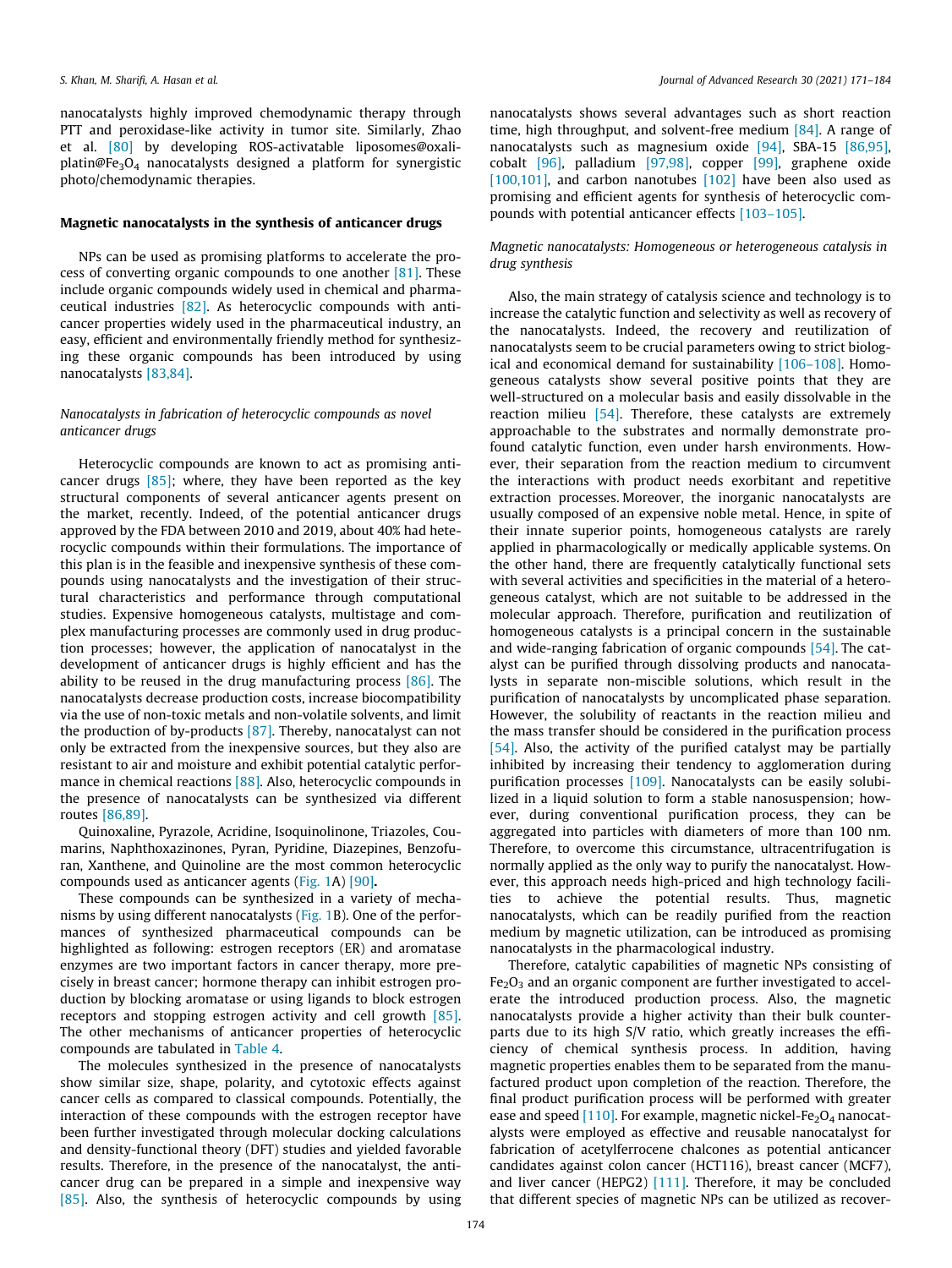

Fig. 1. (A (Schematic illustration of using nanocatalysts in the synthesis of different heterocyclic compounds. (B(The reactions of synthesis of heterocyclic compounds. Adapted with permission from Ref. [90].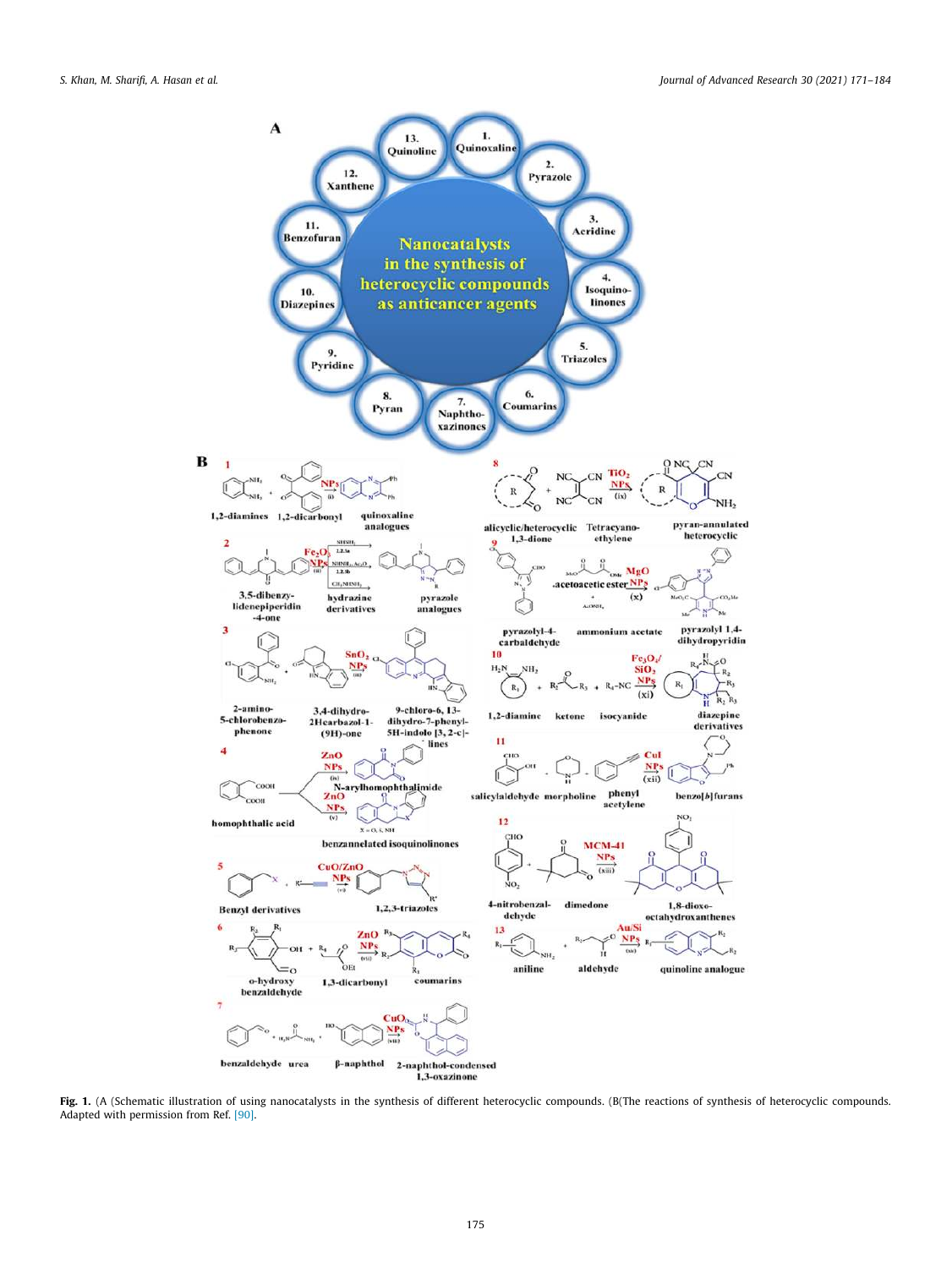#### Table 4

Mechanism of different heterocyclic compounds in cancer therapy.

| <b>Heterocyclic compounds</b> | Drugs approved by FDA       | <b>Type of cancer</b>                                                                           | <b>Mechanism of anticancer</b>                                                                                                                                        | Ref. |
|-------------------------------|-----------------------------|-------------------------------------------------------------------------------------------------|-----------------------------------------------------------------------------------------------------------------------------------------------------------------------|------|
| Nitrogen-based heterocycles   | Vincristine and vinblastine | Acute lymphoblastic leukemia,<br>Hodgkin's and non-Hodgkin's<br>lymphoma, and testicular cancer | Inhibition of cell signaling, cell cycle arrest,<br>inhibition of tumor vascularization and DNA repair,<br>induction of oxidative stress, tubulin<br>depolymerization | [91] |
| Oxygen-based heterocycles     | Cabazitaxel and eribulin    | Prostate and metastatic breast<br>cancer                                                        | Depolymerisation of microtubule, inhibition of<br>mitosis                                                                                                             | [92] |
| Sulfur-based heterocycles     | Dabrafenib                  | Melanoma, lung cancer                                                                           | Inhibition of tyrosine kinase                                                                                                                                         | [93  |

able nanocatalysts in the synthesis of heterocyclic drugs both in solvent-free and aqueous media [112-115].

# Magnetic nanocatalysts-facilitated Fenton reaction for cancer therapy

As current cancer therapeutic strategies may stimulate some adverse effects against surrounding normal tissues and/or trigger unwanted tumor metastasis, to improve the anti-tumor therapeutic efficacy, targeting tumor microenvironment (TME) has been used for cancer therapy. Indeed, in TME, the metabolism, intermediates and pH are considerably different from those in non-cancer cells. Therefore, TME-responsive nanocatalysts for cancer therapy have been recently evaluated *in vitro* and *in vivo*.

In fact, it may be suggested that if the intrinsic properties of the TME in the presence of nanocatalysts could activate the Fenton reaction, the potential cancer therapy can be achieved with minimized side effects against off-targets.

Metal NPs like IONPs have been shown to provide multiple enzyme-like functions in a pH-dependent fashion. For example, these NPs could mimic a catalase-like activity to convert  $H_2O_2$  into safe  $H_2O$  and  $O_2$  at pH 7.5. More fascinating, they could mimic a peroxidase-like activity to transform  $H_2O_2$  into highly hydroxyl radicals (OH ) at acidic pH. Therefore, IONPs are believed to serve as promising nanozymes in augmentation of the anti-tumor therapeutic efficacy of OH<sup>\*</sup>, because such a site-selective production of the highly toxic radicals could trigger the induction of apoptosis in acidic cancer cells and leave the normal cells undamaged. Indeed, magnetic nanocatalysts could potentially stimulate the cancer cells-specified Fenton reaction to produce plentiful toxic OH<sup>\*</sup> in the acidic TME.

According to Fenton reaction that was first introduced in 1894 by H. J. H. Fenton,  $H_2O_2$  can be converted to toxic OH $^{\bullet}$  in the presence of ferrous (Fe<sup>2+</sup>/ Fe<sup>2+</sup>) ions [116]. This catalytic reaction has been widely investigated in the various areas for instance elimination of organic pollutants from water through decomposition of contaminants into harmless materials like water, inorganic salts and so on [116,117].

Fenton reaction in the cancer cells termed ferroptosis, which depends on Fe and reactive oxygen species (ROS) [118]. Indeed, in cancer cells the  $H_2O_2$  molecule acts as a reactant to trigger the ferroptosis and the  $Fe^{2+}$  is the catalytic agent. It is welldocumented that acidic condition is desirable for Fenton reaction; therefore, the acidic pH of TME can be considered as an effective characteristic to trigger the Fenton reaction [119]. Fig. 2(A), schematically illustrates the Fenton reactions in cancer cells.

A lot of researchers have focused on the design and development of nanostructures, which are able to induce ferroptosis reactions in different cancers [80,120]. Based on the literature review, Fe-based nanostructures are appropriate candidates in specific accumulation at tumor region through passive as well as active targeting mechanisms. Indeed, these nano-based platforms are degraded in endocytic organelles of cancer cells in the form of  $Fe<sup>2+</sup>$  or Fe<sup>3+</sup> to initiate the ferroptosis process [121,122]. In general,

this catalytic process leads to imbalance between production and destruction of ROS that in turn can stimulate the severe oxidative stress-induced apoptosis. In fact, induction of intratumoral Fenton reaction can result in the disproportionation of  $H_2O_2$ . Therefore, development of the efficient ferroptosis-based nanocatalysts that possess transformation capacity of endogenous  $H_2O_2$  to  $OH<sup>•</sup>$  is an outstanding strategy for cancer therapy [123].

Besides, regarding to the stronger oxidation capacity of OH<sup>\*</sup> compared to singlet oxygen, the generation of these species are highly demanded for Fenton reaction. On the other hand, shelf life of OH<sup>•</sup> is very short (9-10 s), which can trigger only a few oxidative reactions such as DNA damage, lipid oxidation, and protein oxidation, whereas their diffusion into remote sites is difficult [125]. Considering the aforementioned explanations, Fenton-based nanocatalysts which serve as tumor-selective nano-based platforms would be preferred for cancer therapy.

In general, it has been reported that free radicals could trigger apoptosis induction in malignant cancer cells and subsequent magnificent tumor suppression (Fig. 2A-C) [124].

Nevertheless, the intracellular level of  $H_2O_2$  in cancer cells is not high enough for nanocatalysts to produce a large amount of OH<sup>•</sup> to ameliorate Fenton chemical reaction for nanocatalytic tumor therapy. Therefore, a satisfactory approach to increase the intratumoral level of  $H_2O_2$  was developed by Huo et al. [126]. Indeed, they reported that glucose oxidase (GOD) should be combined with nanocatalyst to increase the level of  $H_2O_2$ . Afterwards, IONPs integrated into the dendritic mesoporous silica NPs (DMSNs) to increase their dispersion and the ability to convert  $H_2O_2$  to OH<sup>\*</sup> with high efficacy, which could further stimulate the anticancer activity (Fig. 3A, B).

The strategy was proposed by Huo et al. [126] can be hampered by unwanted distribution of nanocatalyst in normal tissues and inactivation of GOD or leaking before reaching the carrier to the targeted site *in vivo*. Therefore, a gatekeeper cover can be designed as a shield on the surface of the carrier in a pH-sensitive manner to release GOD at the tumor site. Also, GOD needs oxygen to catalyze the conversion of glucose to  $H_2O_2$  and carrier should provide a large amount of oxygen. The study done by Feng et al. [127], which reported the fabrication of a potential nanocatalyst equipped with a gate keeper and a source of oxygen, was performed to overcome these limitations. They constructed smart, magnetic targeted, and TME-responsive nanocatalysts that can cause oxidative stressmediated apoptosis in tumor cells. Indeed, application of magnetic field (MF) can result in the targeted accumulation of magnetic nanocatalyst  $[127]$ . The magnetic core of IO carbide (Fe<sub>5</sub>C<sub>2</sub>)-GOD and the manganese dioxide ( $MnO<sub>2</sub>$ ) nanoshell as a smart "gatekeeper" mask GOD from unwanted leakage until entering cancer cells. The Fe<sub>5</sub>C<sub>2</sub>-GOD@MnO<sub>2</sub> nanocatalysts did not show any activity in off-targets, whereas in cancer cells, TME triggered conversion of MnO<sub>2</sub> shell into Mn<sup>2+</sup> and O<sub>2</sub> along with leaking GOD (Fig. 4A).  $Mn^{2+}$  could be used as a magnetic resonance imaging (MRI) contrast material and  $O<sub>2</sub>$  in the presence of GOD could be converted into  $H_2O_2$  which may speed up the following Fenton reaction catalyzed by the  $Fe<sub>5</sub>C<sub>2</sub>$  core (Fig. 4B, C).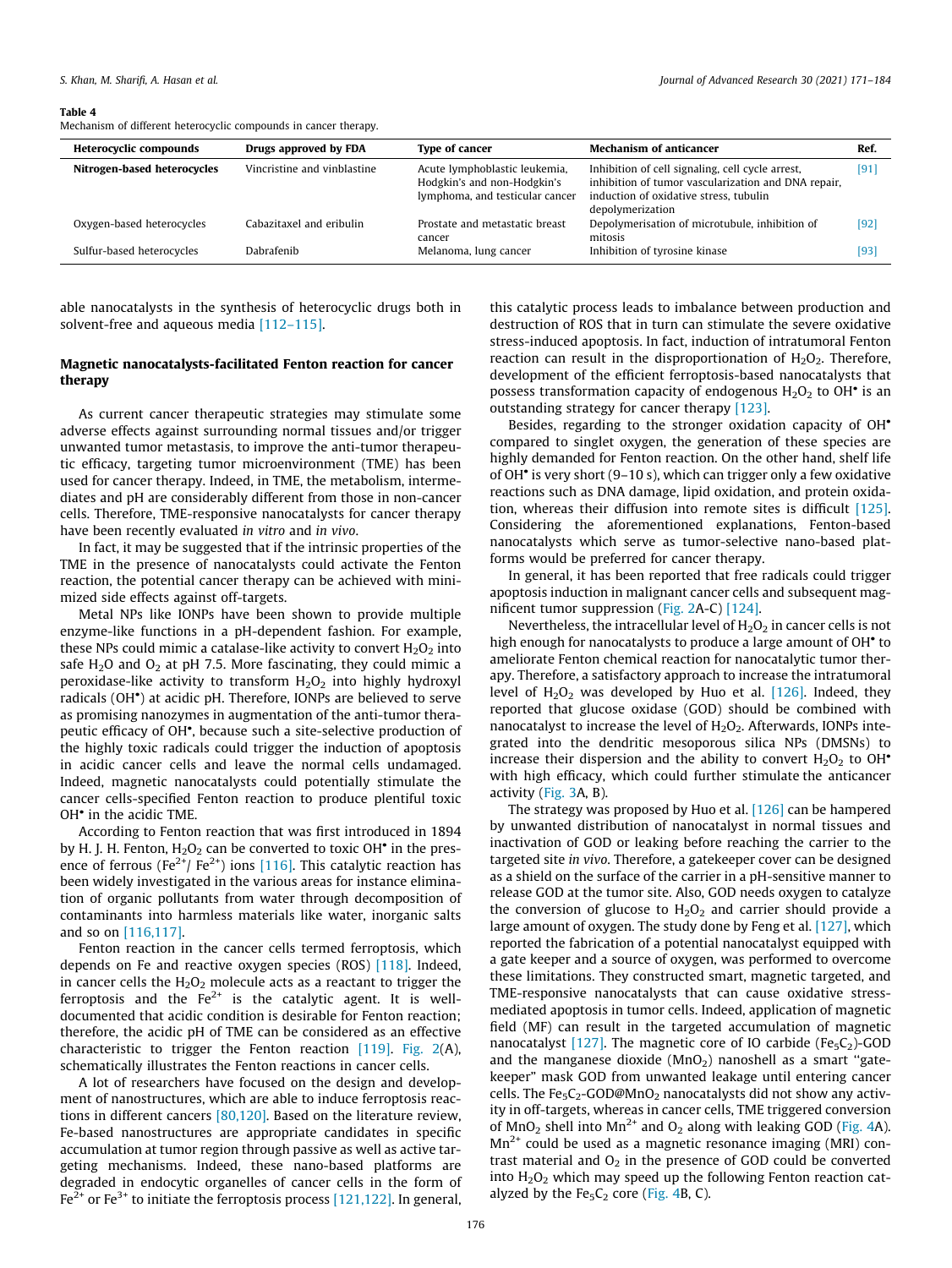

Fig. 2. (A(Schematic representation of PEGylated single-atom Fe (PSAF) NCs in TTE. (B(Cell viability assays. Viability assays of tumor cell (4 T1) in the presence of PSAF NCs as well as H<sub>2</sub>O<sub>2</sub> at 2 different pHs (a), Calcein-AM/PI cell staining and (b) and DCFH-DA cell- staining (c), viability percentage of the cells pre-incubated with antioxidants (d). (C) *In vivo* biodistribution and anti-tumor activity of PSAF NCs. *In vivo* biodistribution of NCs (a, b, c), *in vivo* treatment timescale of PSAF NCs (d, e), body weight (f) and tumor volume (g). tumor inhibition rates (h), Digital photos (i-j), and histological and staining microscopic images (k, l) [124]. Reprinted with permission from Ref. [124].

Another approach to increase the amount of OH<sup>•</sup> is to use 2D nanocatalyst. In this case, 2D hydroxide nanosheets can be integrated with magnetic nanocomposite to yield abundant OH in the acidic state of TME. For example, Cao et al. [128] developed a conjugated Fe<sup>2+</sup>-containing double layers of hydroxide (LDH) nanosheet through a simple and useful strategy with profound catalytic function to disproportionate  $H_2O_2$  in cancer cells, and subsequently produce a high amount of OH<sup>\*</sup> at mildly acidic milieu (Fig. 4D). Also, nanocomposites can be functionalized with PEG to achieve more biocompatibility and increase the level of internalization into the cells (Fig. 4E) [128].

### Ignored factors in design of Fenton-based nanocatalysts

In agreement with reported studies, Fenton nanocatalysts could effectively trigger the production of highly toxic OH<sup>\*</sup> to suppress the tumor growth in acidic TME. This phenomenon does not occur in normal tissue under neutral conditions, representing the low adverse effect of these nanoplatforms against off-targets. Nevertheless, it should be considered that cancer therapy based on Fenton nanocatalysts is a newborn approach and still remains some crucial issues to introduce this strategy to the clinical translations [129]. In the following, we will represent several important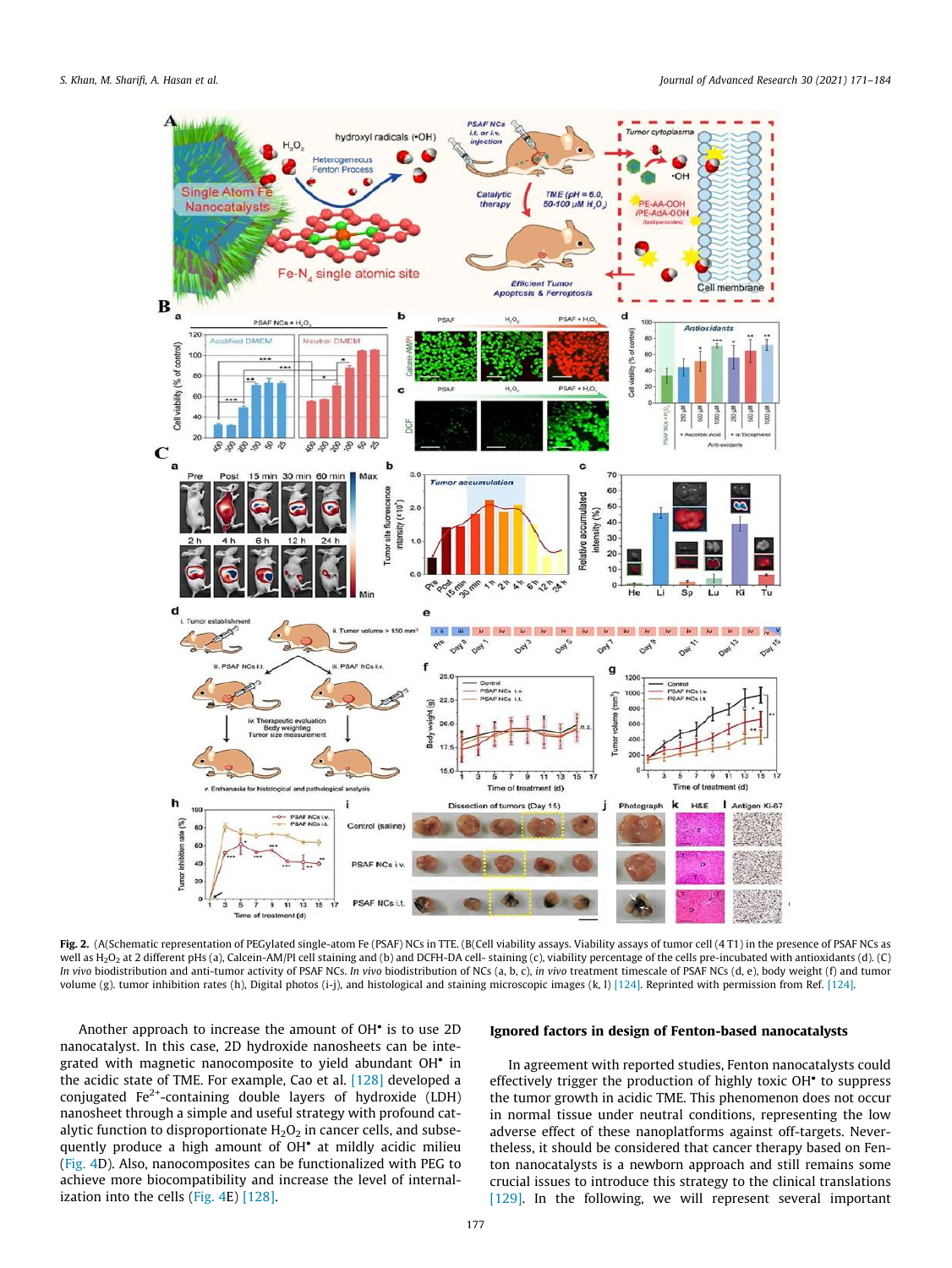

Fig. 3. (A) Schematic representation. Fabrication (a) and catalytic-therapeutic activities of GFD NCs (b). (B) anticancer activity of fabricated GFD NCs. Schematic presentation of tumor xenograft induction and NCs administration routes, and therapeutic results (a). The body weights after treating with NCs intravenously (i.v.) and intratumorally (i.t.) (b), The relative tumor volumes mice treated with NCs via i.v. (c) and i.p. modes (d). The tumor volumes and weights of tumors (e), image of tumors after i.v. (f) and i.p. treatments (g) [126]. Reprinted with permission from Ref. [126].

ignored factors in relationship with design of Fenton nanocatalysts for cancer therapy.

Intrinsic instability over a long period of time is one of the major problems, which can be correlated with the high tendency of nanocatalysts to form aggregated species with aim of their reduced surface energy. Another critical issue for these nanocatalysts is ease of their oxidation in air, which limits their storage for a long period of time. Reduction in interfacial area is consequence of aggregation of these magnetic nanostructures that subsequently lead to the loss of their magnetism as well as dispersibility properties [130].

To date, various strategies are applied to synthesize the magnetic nanocatalysts with high catalytic activity to provide more catalytic-active sites through the reduction of particle size or the fabrication of amorphous nanostructures [123,131]. In spite of the presence of various routes for fabrication of nanocatalysts, their upscale production is extremely controversial.

Since, the catalytic properties of different nanocatalysts do not follow a similar mechanism and investigation of these mechanisms is not fully understood in the reported studies, the optimization of their catalytic efficacy is another critical issue that is overlooked in the most of performed studies. Therefore, catalytic mechanisms of nanocatalysts for cancer therapy should be carefully assessed in the future research.

The next issue to consider in the following research is feasibility of characterization of catalytic reaction *in vivo*. Due to the complications of and complex intracellular circumstances as well as lack of acceptable procedures at current time to characterize the catalytic mechanism *in vivo*, constructing a standard protocol for carefully characterization of catalytic reactions at *in vivo* microenvironment is more essential to conduct the future investigations in this field.

The surface engineering of nanocatalysts is a key prerequisite for their potential tumor accumulation and subsequently for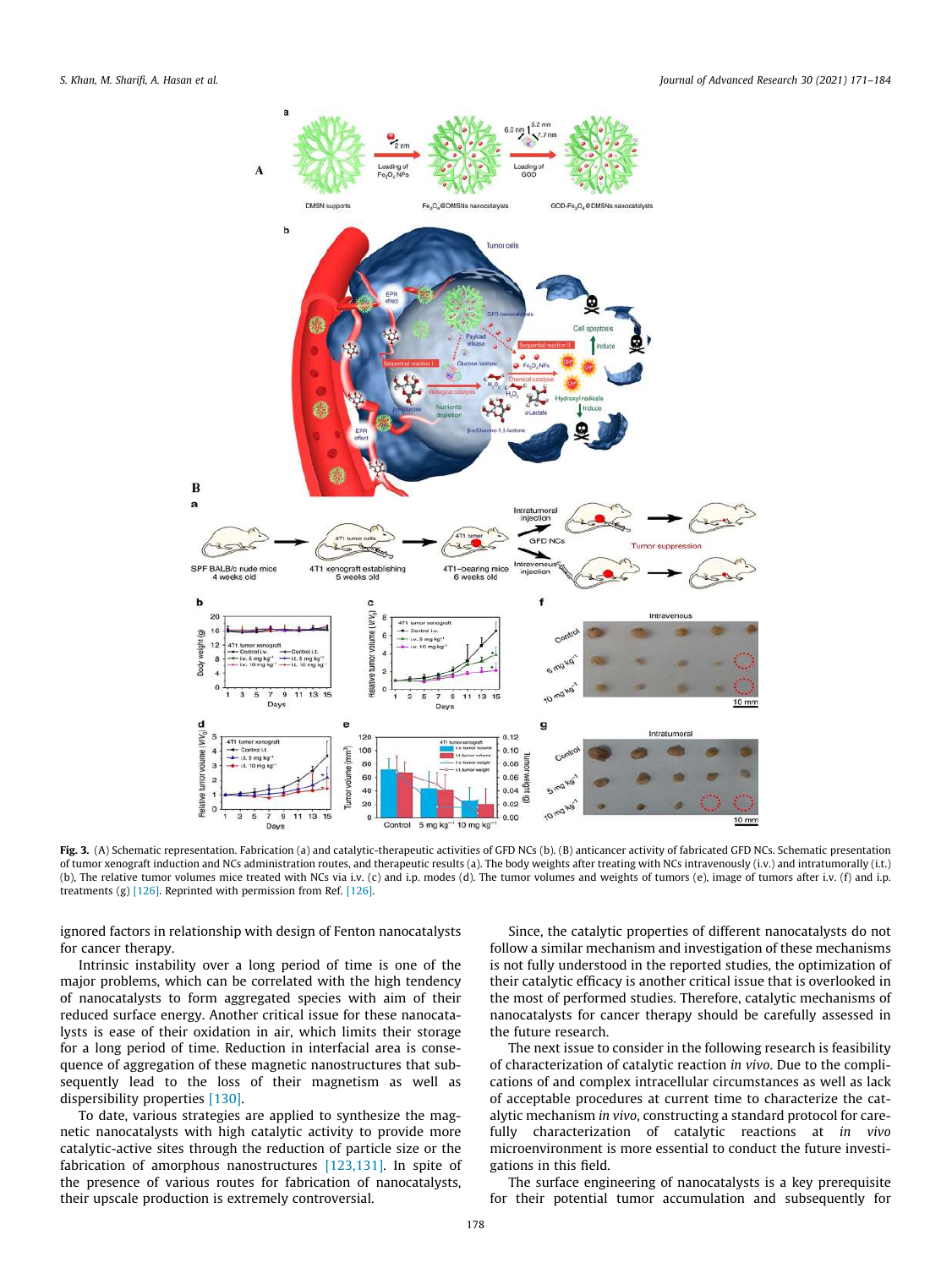

Fig. 4. (A) Design and preparation of Fe<sub>5</sub>C<sub>2</sub>-GOD@MnO<sub>2</sub> nanocatalysts. (B) *In vivo* T1/T2 MR images. Tumor bearing mice with i.v. injected Fe<sub>5</sub>C<sub>2</sub>-GOD@MnO<sub>2</sub> either alone (a) or presence (b) of MF. (C) Digital images of the dissected tumors after 14 days treatment [127]. (D) Schematic illustration of TME of 2D PEG/Fe-LDH nanosheets. (E) In vitro assays. Cell viability assays at different pH of 6.5 (a) and 7.4 (b), relative fluorescence intensity (c), and percentage of fluorescence intensity (d) based on cellular internalization, images of DCFH-DA and DAPI staining incubated with PEG/Fe-LDH, (e), H<sub>2</sub>O<sub>2</sub> (f), PEG/Fe-LDHs and H<sub>2</sub>O<sub>2</sub> at pH 7.4 (g) and pH 6.5 (h) [76]. Reprinted with permission from Refs.[76,127].

achievement to excellent therapeutic efficacy. It is well documented that nanocatalysts could circumvent the reticuloendothelial system uptake via a suitable surface modification, leading the long-term blood circulation of designed structure [122]. Based on the performed literature review, the surface-engineering methodologies for design of targeted Fenton nanocatalysts are much less have been investigated [122,132]. Therefore, efficient strategies should be established for surface modifications of Fenton nanocatalysts to improve the nanocatalytic-therapeutic efficacy in the following studies.

The next critical parameter should be noted for design of effective Fenton nanocatalysts is their biocompatibility and biosafety, guaranteeing their clinical translations in future. Although, several reports have demonstrated good biocompatibility of some Fenton nanocatalysts like Fe-based nanostructures and also their composites [133,134]. their cytotoxicity and adverse biological effects in long periods have not been well-explored. Moreover, most Fenton nanocatalysts with high stability possess low biodegradation rates. Hence, it is expecting to optimize the biodegradation rate of these nanocatalysts and also their elimination from blood circulation for their clinical translations.

Generally, further investigations must be conducted to resolve the aforementioned challenges of Fenton nanocatalysts for cancer therapy in clinical trials.

### Challenges and future prospects

Regarding the challenges of nanocatalyst in cancer therapy it should be noted that the intracellular level of  $H_2O_2$  in cancer cells should be increased to produce a large amount of OH<sup>•</sup> to stimulate promising catalytic performance of nanocatalysts. Therefore, some strategies like combination of magnetic nanocatalysts with different sources of  $H_2O_2$  production should be developed. In the meantime, the approving biodegradability and biocompatibility of magnetic nanocatalysts should be considered to guarantee their potential safety *in vivo*.

Magnetic NPs with different physicochemical properties synthesized in a number of routes can be used as effective catalysts for organic reactions to develop heterocyclic compounds as potential anticancer drugs. Furthermore, their magnetic characteristics enable the simple and effective separation of the nanocatalyst using a magnetic MF to be reutilized up to several times without any remarkable changes in the initial catalytic function. These advantages can be carried out both in aqueous and non– aqueous environments. Additionally, the activity of fabricated compounds can be tested against a wide range of cancers. Furthermore, magnetic NPs can be integrated in the form of nanocomposite to develop the superparamagnetic properties and magnetization even at ambient temperature. The fabricated magnetic nanocomposite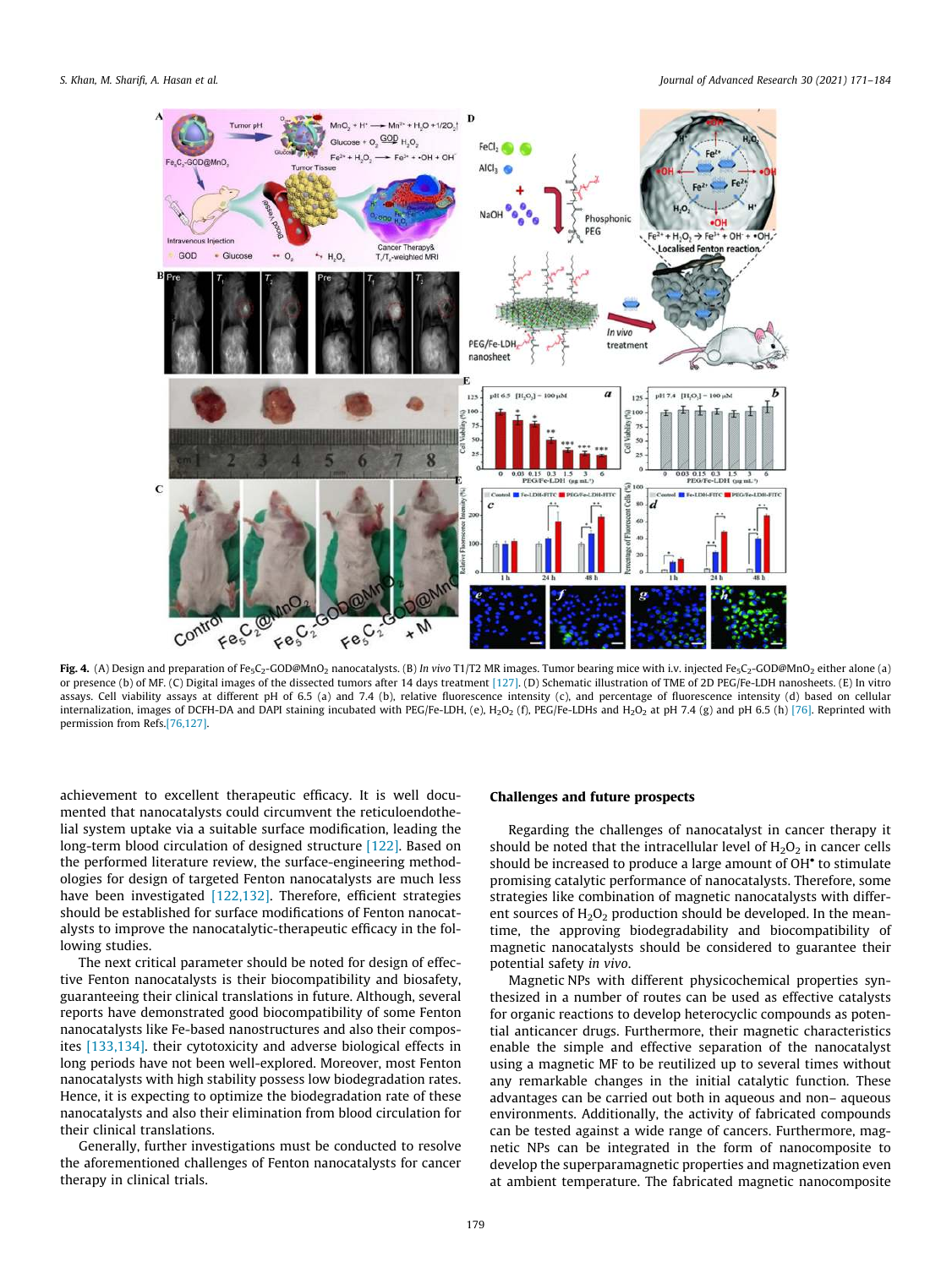

Fig. 5. PTT in combination with magnetic nanocatalyst could be used as a potential platform in augmentation of Fenton chemical reaction for tumor therapy.

could demonstrate potential catalytic activity as a novel heterogeneous magnetic agent for the development of some heterocyclic compounds with profound anticancer activities.

Additionally, there are a number of approaches to selectively activate anticancer agents in the tumor site by means of nanocatalyst to reduce the relevant adverse effects. For instance, in the case of magnetic nanocatalysts, external MFs are utilized to target the magnetic nanocatalyst in the selected tissue, which can then catalytically result in activation of Fenton reactions.

Also based on the specific properties of TME, a new inception of PTT in combination with magnetic nanocatalyst could be a promising approach in augmentation of Fenton chemical reaction for nanocatalytic tumor therapy (Fig. 5). These systems change the performance of nanocatalytic Fenton reaction for production of OH and enhancing the tumor mortality at a subsequent time. Indeed, GOD for generation of large amounts of  $H_2O_2$  and  $Fe_3O_4$  modified with photothermal inducer-based nanocatalyst can be fabricated to attain diagnostic imaging-guided and photothermalimproved nanocatalytic tumor therapy. Interestingly, the high photothermal-turning efficacy of the inducer increases the defined tumor temperature to dramatically speed up and ameliorate the nanocatalytic activity, which potentially results in outstanding synergistic anticancer activities with minimal adverse impacts.

# Conclusion

The wide application of magnetic nanocatalysts derives from the fact that these agents have provided very encouraging outcomes in the synthesis of heterocyclic compounds as potential anticancer drugs as well as selective cancer treatments in several preclinical studies. In fact, magnetic nanocatalysts either alone or in conjugation with other NPs/molecules can be used as multiple promising nanocatalysts in synthesis of heterocyclic compounds based on magnetic NPs-catalyzed reactions, targeted drug delivery and facilitated Fenton reaction for cancer therapy. Nevertheless,

only limited attempts have been done to translate the preclinical achievements of these smart agents to the clinics. Indeed, several challenges such as rapid metabolism, limited bioavailability and biodegradability should be taken into account in advance in order to bring magnetic nanocatalysts from the bench to the bedside. Pharmaceutical companies should try to overcome these drawbacks by reformulating nanocatalysts such as conjugation with other NPs or natural compounds.

# Key Scientific Concepts of review

This review may pave the way for well-organized translation of magnetic nanocatalysts in cancer therapy from the bench to the bedside.

### Declaration of Competing Interest

The authors have none to declare.

## Acknowledgement

The authors gratefully acknowledge the China Postdoctoral Science Foundation research grant No. 2020 M672291; Henan Medical Science and Technology Research Youth Project Co-Sponsored by the Province and Ministry in China No: SB201902020; Top Talent Fund of the Second Affiliated Hospital of Zhengzhou University, No. 2020BJRCA03; Henan Middle-Aged Youth Health Technology Innovation Talent Project No. YXKC2020059.

### References

<sup>[1]</sup> Dhakshinamoorthy A, Opanasenko M, Čejka J, Garcia H. Metal organic frameworks as heterogeneous catalysts for the production of fine chemicals. Catal Sci Technol 2013;3:2509–40.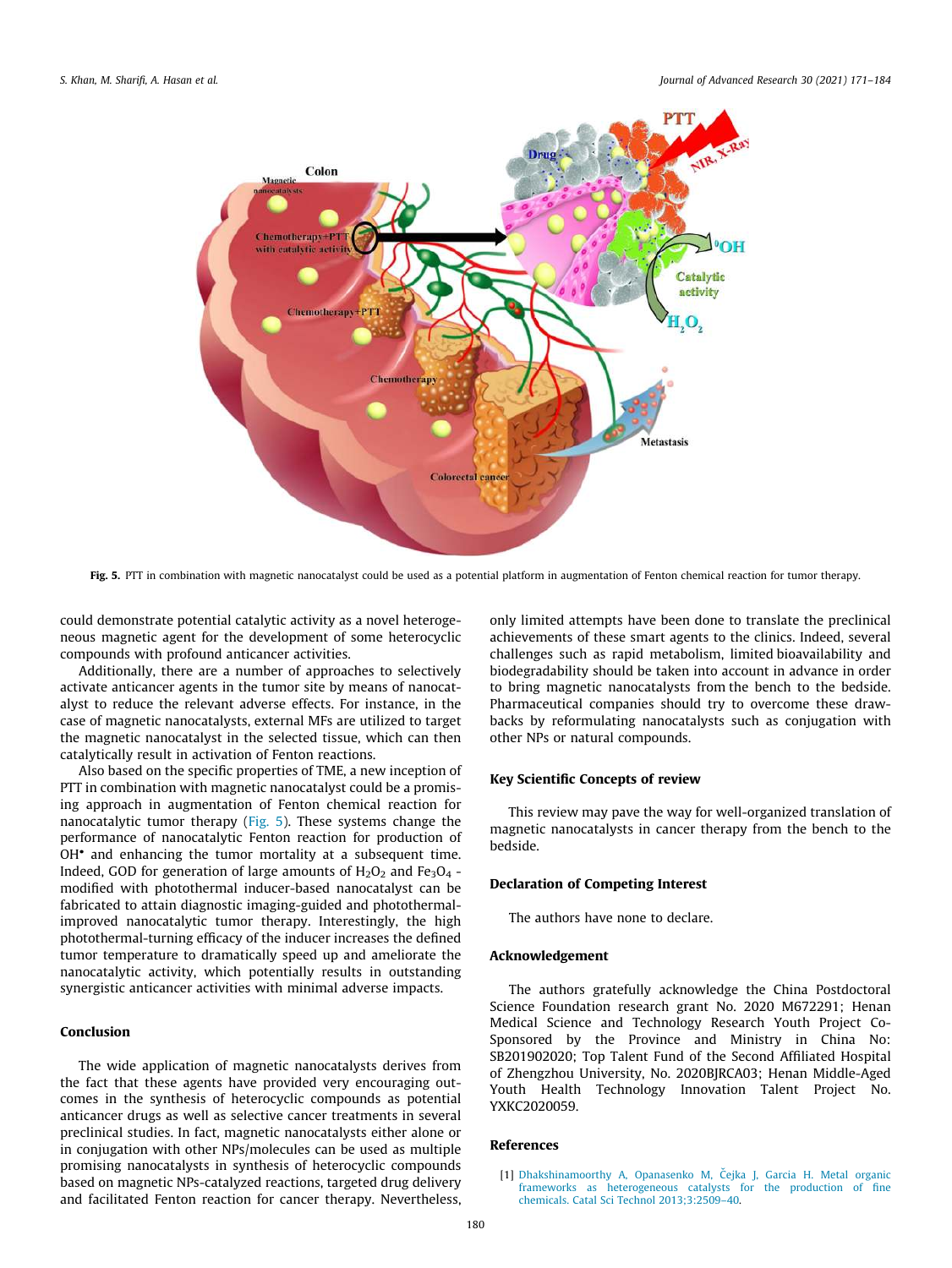- [2] Aljammal N, Jabbour C, Thybaut JW, Demeestere K, Verpoort F, Heynderickx PM. Metal-organic frameworks as catalysts for sugar conversion into platform chemicals: State-of-the-art and prospects. Coord Chem Rev 2019;401:213064.
- [3] Simonetti M, Cannas DM, Just-Baringo X, Vitorica-Yrezabal IJ, Larrosa I. Cyclometallated ruthenium catalyst enables late-stage directed arylation of pharmaceuticals. Nat Chem 2018;10:724.
- [4] Li B, Wendlandt AE, Stahl SS. Replacement of Stoichiometric DDQ with a Low Potential o-Quinone Catalyst Enabling Aerobic Dehydrogenation of Tertiary Indolines in Pharmaceutical Intermediates. Org Lett 2019;21:1176–81.
- [5] Armor JN. A history of industrial catalysis. Catal Today 2011;163:3–9.
- [6] Wang N, Sun Q, Yu J. Ultrasmall Metal Nanoparticles Confined within Crystalline Nanoporous Materials: A Fascinating Class of Nanocatalysts. Adv Mater 2019;31:1803966.
- [7] Bodaghifard MA. Bis sulfamic acid functionalized magnetic nanoparticles as a retrievable nanocatalyst for the green synthesis of polyhydroquinolines and tetrahydrobenzopyrans. J Nanostruct 2019;9:29–40.
- [8] Alves H, Costa A, Correa M, Bohn F, Della Pace R, Acchar W. Structural, magnetic and electric properties of ZrO2 tapes decorated with magnetic nanoparticles. Ceram Int 2019;45:14500–4.
- [9] Lertcumfu N, Sayed FN, Shirodkar SN, Radhakrishnana S, Mishra A, Rujijanagul G, et al. Structure-Dependent Electrical and Magnetic Properties of Iron Oxide Composites. Physica Status solidi (a); 2019, 1801004.
- [10] Zhang J. Lattice mismatch induced curved configurations of hybrid boron nitride–carbon nanotubes. Physica E 2016;84:372–7.
- [11] Lopes PP, Strmcnik D, Tripkovic D, Connell JG, Stamenkovic V, Markovic NM. Relationships between atomic level surface structure and stability/activity of platinum surface atoms in aqueous environments. ACS Catal atoms in aqueous environments. 2016;6:2536–44.
- [12] Liu P, Guan P, Hirata A, Zhang L, Chen L, Wen Y, et al. Visualizing undercoordinated surface atoms on 3D nanoporous gold catalysts. Adv Mater 2016;28:1753–9.
- [13] Yang F, Deng D, Pan X, Fu Q, Bao X. Understanding nano effects in catalysis. Natl Sci Rev 2015;2:183–201.
- [14] Tanatar B, Moldoveanu V, Dragomir R, Stanciu S. Interaction and Size Effects in Open Nano-Electromechanical Systems. Phys Status Solidi (b); 2019, 1800443.
- [15] Dalpozzo R. Magnetic nanoparticle supports for asymmetric catalysts. Green Chem 2015;17:3671–86.
- [16] Chen M-N, Mo L-P, Cui Z-S, Zhang Z-H. Magnetic nanocatalysts: synthesis and application in multicomponent reactions. Curr Opin Green Sustainable Chem 2019;15:27–37.
- [17] Yen H, Seo Y, Kaliaguine S, Kleitz F. Role of metal–support interactions, particle size, and metal–metal synergy in CuNi nanocatalysts for H2 .<br>generation. ACS Catal 2015;5:5505–11.
- [18] Lee J, Yoo JM, Ye Y, Mun Y, Lee S, Kim OH, et al. Development of Highly Stable and Mass Transfer-Enhanced Cathode Catalysts: Support-Free Electrospun Intermetallic FePt Nanotubes for Polymer Electrolyte Membrane Fuel Cells. Adv Energy Mater 2015;5:1402093.
- [19] He L, Weniger F, Neumann H, Beller M. Synthesis, characterization, and application of metal nanoparticles supported on nitrogen-doped carbon: catalysis beyond electrochemistry. Angew Chem Int Ed 2016;55:12582–94.
- [20] Trovarelli A, Llorca J. Ceria catalysts at nanoscale: how do crystal shapes shape catalysis?. ACS Catal 2017;7:4716–35.
- [21] Gabrys PA, Zornberg LZ, Macfarlane RJ. Programmable Atom Equivalents: Atomic Crystallization as a Framework for Synthesizing Nanoparticle Superlattices. Small 2019;1805424.
- [22] Cao S, Tao FF, Tang Y, Li Y, Yu J. Size-and shape-dependent catalytic performances of oxidation and reduction reactions on nanocatalysts. Chem .<br>Soc Rev 2016:45:4747–65.
- [23] Xu Q, Song Y, Li Y, Liu Z. Nanocatalysis for Organic Chemistry. Curr Org Chem 2016;20:2013–21.
- [24] Kumar S, Varma R, Zboril R, Gawande M. Support Morphology-dependent Activity of Nanocatalysts, Nanoparticle Design and Characterization for Catalytic Applications in Sustainable. Chemistry 2019;38:84.
- [25] Quiroz J, Barbosa EC, Araujo TP, Fiorio JL, Wang Y-C, Zou Y-C, et al. Controlling reaction selectivity over hybrid plasmonic nanocatalysts. Nano Lett 2018;18:7289–97.
- [26] Vallabani NS, Karakoti AS, Singh S. ATP-mediated intrinsic peroxidase-like activity of Fe3O4-based nanozyme: one step detection of blood glucose at physiological pH. Colloids Surf, B 2017;153:52–60.
- [27] Fan K, Wang H, Xi J, Liu Q, Meng X, Duan D, et al. Optimization of Fe 3 O 4 nanozyme activity via single amino acid modification mimicking an enzyme active site. Chem Commun 2017;53:424–7.
- [28] Dong Y-L, Zhang H-G, Rahman ZU, Su L, Chen X-J, Hu J, et al. Graphene oxide– Fe3O4 magnetic nanocomposites with peroxidase-like activity for colorimetric detection of glucose. Nanoscale 2012;4:3969–76.
- [29] Ma M, Xie J, Zhang Y, Chen Z, Gu N. Fe3O4@ Pt nanoparticles with enhanced peroxidase-like catalytic activity. Mater Lett 2013;105:36–9.
- [30] Wang Z, Chen M, Shu J, Li Y. One-step solvothermal synthesis of Fe3O4@ Cu@ Cu2O nanocomposite as magnetically recyclable mimetic peroxidase. J Alloy Compd 2016;682:432–40.
- [31] Song L, Huang C, Zhang W, Ma M, Chen Z, Gu N, et al. Graphene oxide-based Fe2O3 hybrid enzyme mimetic with enhanced peroxidase and catalase-like activities. Colloids Surf, A 2016;506:747–55.
- [32] Dutta AK, Maji SK, Biswas P, Adhikary B. New peroxidase-substrate 3, 5-ditert-butylcatechol for colorimetric determination of blood glucose in presence of Prussian Blue-modified iron oxide nanoparticles. Sens Actuators, B 2013;177:676–83.
- [33] Kluenker M, Nawaz Tahir M, Ragg R, Korschelt K, Simon P, Gorelik TE, et al. Pd@ Fe2O3 superparticles with enhanced peroxidase activity by solution phase epitaxial growth. Chem Mater 2017;29:1134–46.
- [34] Merga G, Saucedo N, Cass LC, Puthussery J, Meisel D. ''Naked" gold nanoparticles: synthesis, characterization, catalytic hydrogen evolution, and SERS. J Phys Chem C 2010;114:14811–8.
- [35] da Silva AG, Rodrigues TS, Macedo A, da Silva RT, Camargo PH. An undergraduate level experiment on the synthesis of Au nanoparticles and their size-dependent optical and catalytic properties. Quim Nova 2014;37:1716–20.
- [36] Tsunoyama H, Ichikuni N, Sakurai H, Tsukuda T. Effect of electronic structures of Au clusters stabilized by poly (N-vinyl-2-pyrrolidone) on aerobic oxidation catalysis. J Am Chem Soc 2009;131:7086–93.
- [37] Shin C, Park TE, Park C, Kwon SJ. Observation of single Pt nanoparticle collisions: enhanced electrocatalytic activity on a Pd ultramicroelectrode. ChemPhysChem 2016;17:1637–41.
- [38] Matos J, Ono LK, Behafarid F, Croy JR, Mostafa S, DeLaRiva AT, et al. In situ coarsening study of inverse micelle-prepared Pt nanoparticles supported on  $\gamma$ -Al2O3: pretreatment and environmental effects. PCCP 2012;14:11457–67.
- [39] Lim B, Lu X, Jiang M, Camargo PHC, Cho EC, Lee EP, et al. Facile Synthesis of Highly Faceted Multioctahedral Pt Nanocrystals through Controlled Overgrowth. Nano Lett 2008;8:4043–7.
- [40] Chen Y, Zhu Q-L, Tsumori N, Xu Q. Immobilizing Highly Catalytically Active Noble Metal Nanoparticles on Reduced Graphene Oxide: A Non-Noble Metal Sacrificial Approach. J Am Chem Soc 2015;137:106–9.
- [41] Dai H, Su J, Hu K, Luo W, Cheng G. Pd nanoparticles supported on MIL-101 as high-performance catalysts for catalytic hydrolysis of ammonia borane. Int J Hydrogen Energy 2014;39:4947–53.
- [42] Zhu Q-L, Tsumori N, Xu Q. Immobilizing Extremely Catalytically Active Palladium Nanoparticles to Carbon Nanospheres: A Weakly-Capping Growth Approach. J Am Chem Soc 2015;137:11743–8.
- [43] Moock D, Wiesenfeldt MP, Freitag M, Muratsugu S, Ikemoto S, Knitsch R, et al. Mechanistic Understanding of the Heterogeneous, Rhodium-Cyclic (Alkyl) (Amino)Carbene-Catalyzed (Fluoro-)Arene Hydrogenation. ACS Catal 2020;10:6309–17.
- [44] Ibrahim M, Wei MM, Deydier E, Manoury E, Poli R, Lecante P, et al. Rhodium nanoparticles stabilized by ferrocenyl-phosphine ligands: synthesis and catalytic styrene hydrogenation. Dalton Trans 2019;48:6777–86.
- [45] Touge T, Kuwana M, Komatsuki Y, Tanaka S, Nara H, Matsumura K, et al. Development of Asymmetric Transfer Hydrogenation with a Bifunctional Oxo-Tethered Ruthenium Catalyst in Flow for the Synthesis of a Ceramide (derythro-CER[NDS]). Org Process Res Dev 2019;23:452–61.
- [46] Xie L, Jin W, Chen H, Zhang Q. Superparamagnetic iron oxide nanoparticles for cancer diagnosis and therapy. J Biomed Nanotechnol 2019;15:215–416.
- [47] Chen L, Zhong H, Qi X, Shao H, Xu K. Modified core–shell magnetic mesoporous zirconia nanoparticles formed through a facile ''outside-toinside" way for CT/MRI dual-modal imaging and magnetic targeting cancer chemotherapy. RSC Adv 2019;9:13220–33.
- [48] Roohi R, Emdad H, Jafarpur K. A comprehensive study and optimization of magnetic nanoparticle drug delivery to cancerous tissues via external magnetic field. J Test Eval 2019;47:681–703.
- [49] Zanoni M, Pignatta S, Arienti C, Bonafè M, Tesei A. Anticancer drug discovery using multicellular tumor spheroid models. Expert Opin Drug Discov 2019;14:289–301.
- [50] Raouf I, Khalid S, Khan A, Lee J, Kim HS, Kim M-H. A review on numerical modeling for magnetic nanoparticle hyperthermia: Progress and challenges. J Therm Biol 2020;102644.
- [51] Xie J, Liu G, Eden HS, Ai H, Chen X. Surface-engineered magnetic nanoparticle platforms for cancer imaging and therapy. Acc Chem Res 2011;44:883–92.
- [52] Raita M, Arnthong J, Champreda V, Laosiripojana N. Modification of magnetic nanoparticle lipase designs for biodiesel production from palm oil. Fuel Process Technol 2015;134:189–97.
- [53] Ghasemi H, Aghabarari B, Alizadeh M, Khanlarkhani A, Abu-Zahra N. High efficiency decolorization of wastewater by Fenton catalyst: Magnetic ironcopper hybrid oxides. J Water Process Eng 2020;37:101540.
- [54] Shylesh S, Schünemann V, Thiel WR. Magnetically separable nanocatalysts: bridges between homogeneous and heterogeneous catalysis. Angew Chem Int Ed 2010;49:3428–59.
- [55] Garrido I, Pastor-Belda M, Campillo N, Viñas P, Yañez MJ, Vela N, et al. Photooxidation of insecticide residues by ZnO and TiO2 coated magnetic nanoparticles under natural sunlight. J Photochem Photobiol, A  $2019.372.245 - 53$
- [56] Shi F, Tse MK, Pohl MM, Brückner A, Zhang S, Beller M. Tuning catalytic activity between homogeneous and heterogeneous catalysis: improved activity and selectivity of free nano-Fe2O3 in selective oxidations. Angew Chem Int Ed 2007;46:8866–8.
- [57] Zhang Q, Yang X, Guan J. Applications of Magnetic Nanomaterials in Heterogeneous Catalysis. ACS Appl Nano Mater 2019;2:4681–97.
- [58] Voinov MA, Pagán JOS, Morrison E, Smirnova TI, Smirnov AI. Surfacemediated production of hydroxyl radicals as a mechanism of iron oxide nanoparticle biotoxicity. J Am Chem Soc 2011;133:35–41.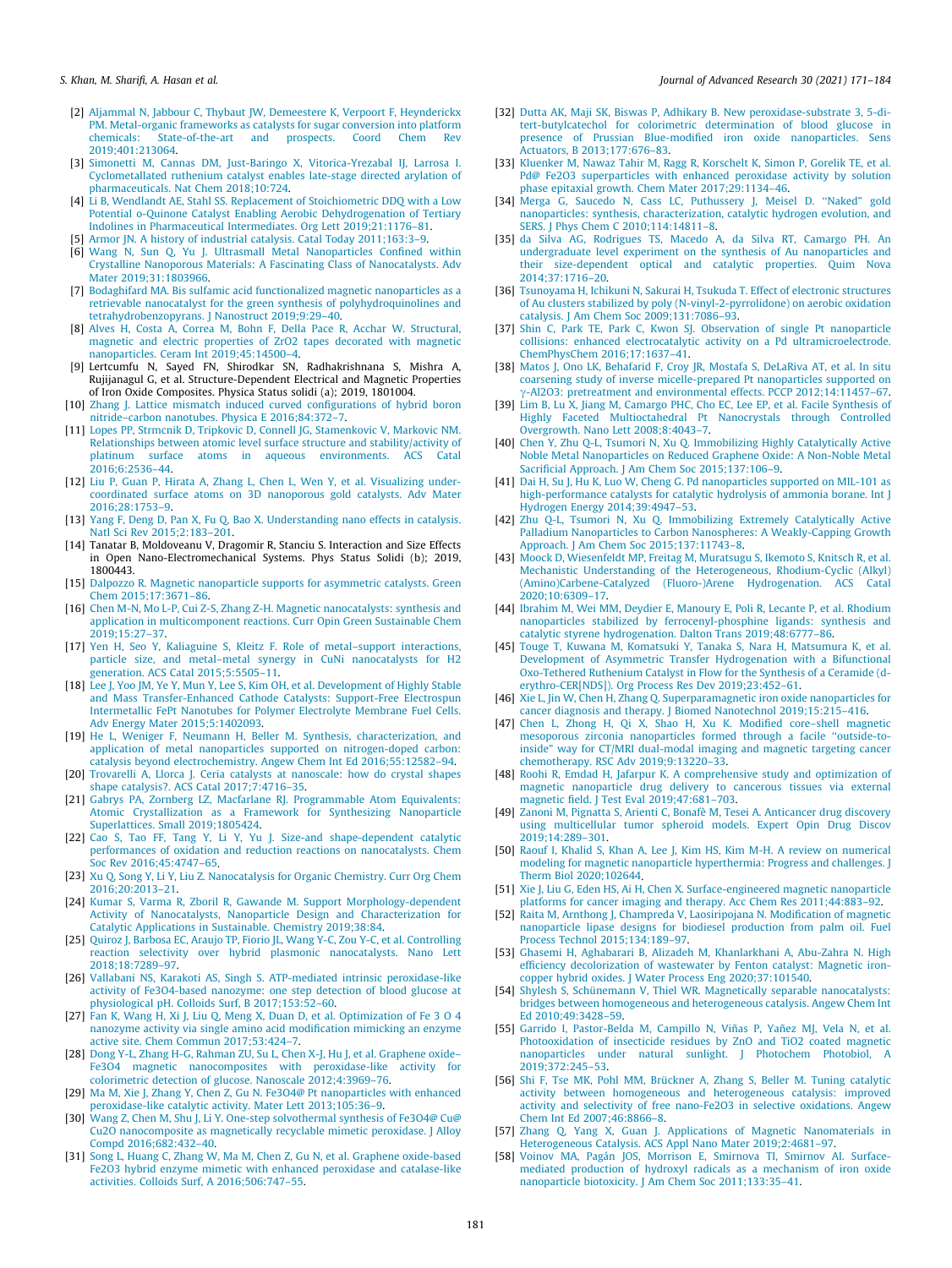- [59] Xie L, Jin W, Zuo X, Ji S, Nan W, Chen H, et al. Construction of small-sized superparamagnetic Janus nanoparticles and their application in cancer combined chemotherapy and magnetic hyperthermia. Biomater Sci 2020;8:1431–41.
- [60] Cai Z, Wu C, Yang L, Wang D, Ai H. Assembly-Controlled Magnetic Nanoparticle Clusters as MRI Contrast Agents. ACS Biomater Sci Eng 2020;6:2533–42.
- [61] Du M, Chen Y, Tu J, Liufu C, Yu J, Yuan Z, et al. Ultrasound Responsive Magnetic Mesoporous Silica Nanoparticle-Loaded Microbubbles for Efficient Gene Delivery. ACS Biomater Sci Eng 2020;6:2904–12.
- [62] Sharifi M, Jafari S, Hasan A, Paray BA, Gong G, Zheng Y, et al. Antimetastatic Activity of Lactoferrin-Coated Mesoporous Maghemite Nanoparticles in Breast Cancer Enabled by Combination Therapy. ACS Biomater Sci Eng 2020;6:3574–84.
- [63] Sharifi M, Hasan A, Nanakali NMQ, Salihi A, Qadir FA, Muhammad HA, et al. Combined chemo-magnetic field-photothermal breast cancer therapy based on porous magnetite nanospheres. Sci Rep 2020;10:5925.
- [64] Farahani S, Alam NR, Haghgoo S, Shirazi A, Geraily G, Gorji E, et al. The effect of bismuth nanoparticles in kilovoltage and megavoltage radiation therapy using magnetic resonance imaging polymer gel dosimetry. Radiat Phys Chem 2020;170:108573.
- [65] Zhang P, Wu G, Zhao C, Zhou L, Wang X, Wei S. Magnetic stomatocyte-like nanomotor as photosensitizer carrier for photodynamic therapy based cancer treatment. Colloids Surf, B 2020;194:111204.
- [66] Cai D, Liu L, Han C, Ma X, Qian J, Zhou J, et al. Cancer cell membrane-coated mesoporous silica loaded with superparamagnetic ferroferric oxide and Paclitaxel for the combination of Chemo/Magnetocaloric therapy on MDA-MB-231 cells. Sci Rep 2019;9:1–10.
- [67] Dabaghi M, Quaas R, Hilger I. The Treatment of Heterotopic Human Colon Xenograft Tumors in Mice with 5-Fluorouracil Attached to Magnetic Nanoparticles in Combination with Magnetic Hyperthermia Is More Efficient than Either Therapy Alone. Cancers 2020;12:2562.
- [68] Sharifi M, Rezayat SM, Akhtari K, Hasan A, Falahati M. Fabrication and evaluation of anti-cancer efficacy of lactoferrin-coated maghemite and magnetite nanoparticles. J Biomol Struct Dyn 2020;38:2945–54.
- [69] Rajendrakumar SK, Venu A, Revuri V, George Thomas R, Thirunavukkarasu GK, Zhang J, et al. Hyaluronan-Stabilized Redox-Sensitive Nanoassembly for Chemo-Gene Therapy and Dual T1/T2 MR Imaging in Drug-Resistant Breast Cancer Cells. Mol Pharm 2019;16:2226–34.
- [70] Tadic M, Trpkov D, Kopanja L, Vojnovic S, Panjan M. Hydrothermal synthesis of hematite (a-Fe2O3) nanoparticle forms: Synthesis conditions, structure, particle shape analysis, cytotoxicity and magnetic properties. J Alloy Compd 2019;792:599–609.
- [71] Sharifi M, Hosseinali SH, Saboury AA, Szegezdi E, Falahati M. Involvement of planned cell death of necroptosis in cancer treatment by nanomaterials: Recent advances and future perspectives. J Control Release 2019;299:121–37.
- [72] Sharifi M, Hosseinali SH, Yousefvand P, Salihi A, Shekha MS, Aziz FM, et al. Gold nanozyme: Biosensing and therapeutic activities. Mater Sci Eng, C 2020;108:110422.
- [73] Duval KE, Vernice NA, Wagner RJ, Fiering SN, Petryk JD, Lowry GJ, et al. Immunogenetic effects of low dose (CEM43 30) magnetic nanoparticle hyperthermia and radiation in melanoma cells. Int J Hyperth 2019;36:37-46.
- [74] Zhang C, Yan L, Gu Z, Zhao Y. Strategies based on metal-based nanoparticles for hypoxic-tumor radiotherapy. Chem Sci 2019;10:6932–43. [75] Guo Y, Ran Y, Wang Z, Cheng J, Cao Y, Yang C, et al. Magnetic-responsive and
- targeted cancer nanotheranostics by PA/MR bimodal imaging-guided photothermally triggered immunotherapy. Biomaterials 2019;219:119370.
- [76] Zanganeh S, Hutter G, Spitler R, Lenkov O, Mahmoudi M, Shaw A, et al. Iron oxide nanoparticles inhibit tumour growth by inducing pro-inflammatory macrophage polarization in tumour tissues. Nat Nanotechnol 2016;11:986–94.
- [77] Song G, Kenney M, Chen Y-S, Zheng X, Deng Y, Chen Z, et al. Carbon-coated FeCo nanoparticles as sensitive magnetic-particle-imaging tracers with photothermal and magnetothermal properties. Nat Biomed Eng 2020;4:325–34.
- [78] Zhu J, Xiao T, Zhang J, Che H, Shi Y, Shi X, et al. Surface-Charge-Switchable Nanoclusters for Magnetic Resonance Imaging-Guided and Glutathione Depletion-Enhanced Photodynamic Therapy. ACS Nano 2020;14:11225–37.
- [79] Nie X, Xia L, Wang H-L, Chen G, Wu B, Zeng T-Y, et al. Photothermal therapy nanomaterials boosting transformation of Fe (III) into Fe (II) in tumor cells for highly improving chemodynamic therapy. ACS Appl Mater Interfaces 2019;11:31735–42.
- [80] Zhao Z, Wang W, Li C, Zhang Y, Yu T, Wu R, et al. Reactive oxygen species– activatable liposomes regulating hypoxic tumor microenvironment for synergistic photo/chemodynamic therapies. Adv Funct Mater 2019;29:1905013.
- [81] Wang MR, Deng L, Liu GC, Wen L, Wang JG, Huang KB, et al. Porous Organic Polymer-Derived Nanopalladium Catalysts for Chemoselective Synthesis of Antitumor Benzofuro [2, 3-b] pyrazine from 2-Bromophenol and Isonitriles. Organ Lett; 2019.
- [82] Aremu OS, Singh P, Singh M, Mocktar C, Koorbanally NA. Synthesis of chloro, fluoro, and nitro derivatives of 7-amino-5-aryl-6-cyano-5H-pyrano pyrimidin-2, 4-diones using organic catalysts and their antimicrobial and anticancer activities. J Heterocycl Chem 2019.
- [83] Zhang X, Li G, Wu D, Li X, Hu N, Chen J, et al. Recent progress in the design fabrication of metal-organic frameworks-based nanozymes and their applications to sensing and cancer therapy. Biosens Bioelectron 2019.
- [84] Maleki A, Paydar R. Graphene oxide–chitosan bionanocomposite: a highly efficient nanocatalyst for the one-pot three-component synthesis of trisubstituted imidazoles under solvent-free conditions. RSC Adv 2015;5:33177–84.
- [85] Hajipour AR, Khorsandi Z, Mortazavi M, Farrokhpour H. Green, efficient and large-scale synthesis of benzimidazoles, benzoxazoles and benzothiazoles derivatives using ligand-free cobalt-nanoparticles: as potential anti-estrogen breast cancer agents, and study of their interactions with estrogen receptor by molecular docking. RSC Adv 2015;5:107822–8.
- [86] Bardajee GR, Mohammadi M, Kakavand N. Copper (II)–diaminosarcophaginefunctionalized SBA-15: a heterogeneous nanocatalyst for the synthesis of benzimidazole, benzoxazole and benzothiazole derivatives under solventfree conditions. Appl Organomet Chem 2016;30:51–8.
- [87] Kaur G, Devi P, Thakur S, Kumar A, Chandel R, Banerjee B. Magnetically Separable Transition Metal Ferrites: Versatile Heterogeneous Nano-Catalysts for the Synthesis of Diverse Bioactive Heterocycles. ChemistrySelect 2019;4:2181–99.
- [88] Mayoral EP, Soriano E, Calvino-Casilda V, Rojas-Cervantes M, Martín-Aranda R. Silica-based nanocatalysts in the CC and C-heteroatom bond forming cascade reactions for the synthesis of biologically active heterocyclic scaffolds. Catal Today 2017;285:65–88.
- [89] Godino-Ojer M, López-Peinado AJ, Maldonado-Hódar FJ, Bailón-García E, Pérez-Mayoral E. Cobalt oxide–carbon nanocatalysts with highly enhanced catalytic performance for the green synthesis of nitrogen heterocycles through the Friedländer condensation. Dalton Trans 2019;48:5637–48.
- [90] Hemalatha K, Madhumitha G, Kajbafvala A, Anupama N, Sompalle R, Roopan SM. Function of nanocatalyst in chemistry of organic compounds revolution: an overview. J Nanomater 2013;2013:4.
- [91] Rai V, Tandon PK, Khatoon S. Effect of chromium on antioxidant potential of Catharanthus roseus varieties and production of their anticancer alkaloids: vincristine and vinblastine. Biomed Res Int 2014;2014.
- [92] Azarenko O, Smiyun G, Mah J, Wilson L, Jordan MA. Antiproliferative mechanism of action of the novel taxane cabazitaxel as compared with the parent compound docetaxel in MCF7 breast cancer cells. Mol Cancer Ther <sub>.</sub><br>2014;13:2092–103.
- [93] Planchard D, Kim TM, Mazieres J, Quoix E, Riely G, Barlesi F, et al. Dabrafenib in patients with BRAFV600E-positive advanced non-small-cell lung cancer: a single-arm, multicentre, open-label, phase 2 trial. Lancet Oncol 2016;17:642–50.
- [94] Naeimi H, Rashid Z, Zarnani A-H, Ghahremanzadeh R. Nanocrystalline magnesium oxide: an efficient promoter and heterogeneous nano catalyst for the one-pot synthesis of pyrazolotriazoles in green medium. J Nanopart Res 2014;16:2416.
- [95] Khalafy J, Arlan FM, Chalanchi SS, One-pot, Three-component Synthesis of a New Series of 2-Amino-4-aroyl-5-oxo-5, 6-dihydro-2H-pyrano [3, 2-c] quinoline-3-carbonitrile in the Presence of SBA-15 as a Nanocatalyst. Heterocycl Chem 2018;55:149–53.
- [96] Losada E, Rajabi F, Feiz A, Luque R. An Efficient and Reusable Cobalt Nanocatalyst for the Synthesis of Bis (indolyl) methanes under Solvent-Free Conditions. Curr Org Synth 2016;13:888–92.
- [97] Ganapathy D, Sekar G. Efficient synthesis of polysubstituted olefins using stable palladium nanocatalyst: applications in synthesis of tamoxifen and isocombretastatin A4. Org Lett 2014;16:3856–9.
- [98] Cornelio B, Laronze-Cochard M, Ceruso M, Ferraroni M, Rance GA, Carta F, et al. 4-Arylbenzenesulfonamides as human carbonic anhydrase Inhibitors (hCAIs): Synthesis by Pd nanocatalyst-mediated Suzuki-Miyaura reaction, enzyme inhibition, and X-ray crystallographic studies. J Med Chem 2016;59:721–32.
- [99] Das D. Multicomponent Reactions in Organic Synthesis Using Copper-Based Nanocatalysts. ChemistrySelect 2016;1:1959–80.
- [100] Behravesh S, Fareghi-Alamdari R, Badri R. Sulfonated reduced graphene oxide (RGO-SO3H): As an efficient nanocatalyst for one-pot synthesis of 2-amino-3-cyano-7-hydroxy-4H-chromenes derivatives in water. Polycyclic Aromat Compd 2018;38:51–65.
- [101] Bahadorikhalili S, Ma'mani L, Mahdavi H, Shafiee A. Copper supported bcyclodextrin functionalized PEGylated mesoporous silica nanoparticlegraphene oxide hybrid: An efficient and recyclable nano-catalyst for straightforward synthesis of 2-arylbenzimidazoles and 1, 2, 3-triazoles. Micropor Mesopor Mater 2018;262:207–16.
- [102] Sharghi H, Aboonajmi J, Mozaffari M, Doroodmand MM, Aberi M. Application and developing of iron-doped multi-walled carbon nanotubes (Fe/MWCNTs) as an efficient and reusable heterogeneous nanocatalyst in the synthesis of heterocyclic compounds. Appl Organomet Chem 2018;32:e4124.
- [103] Martins P, Jesus J, Santos S, Raposo LR, Roma-Rodrigues C, Baptista PV, et al. Heterocyclic anticancer compounds: recent advances and the paradigm shift towards the use of nanomedicine's tool box. Molecules 2015;20:16852–91.
- [104] Curado N, Giménez N, Miachin K, Aliaga-Lavrijsen M, Cornejo MA, Jarzecki AA, et al. Preparation of Titanocene-Gold Compounds Based on Highly Active Gold (I)-N-Heterocyclic Carbene Anticancer Agents: Preliminary in vitro Studies in Renal and Prostate Cancer Cell Lines. ChemMedChem 2019.
- [105] Fayed EA, Eissa SI, Bayoumi AH, Gohar NA, Mehany AB, Ammar YA. Design, synthesis, cytotoxicity and molecular modeling studies of some novel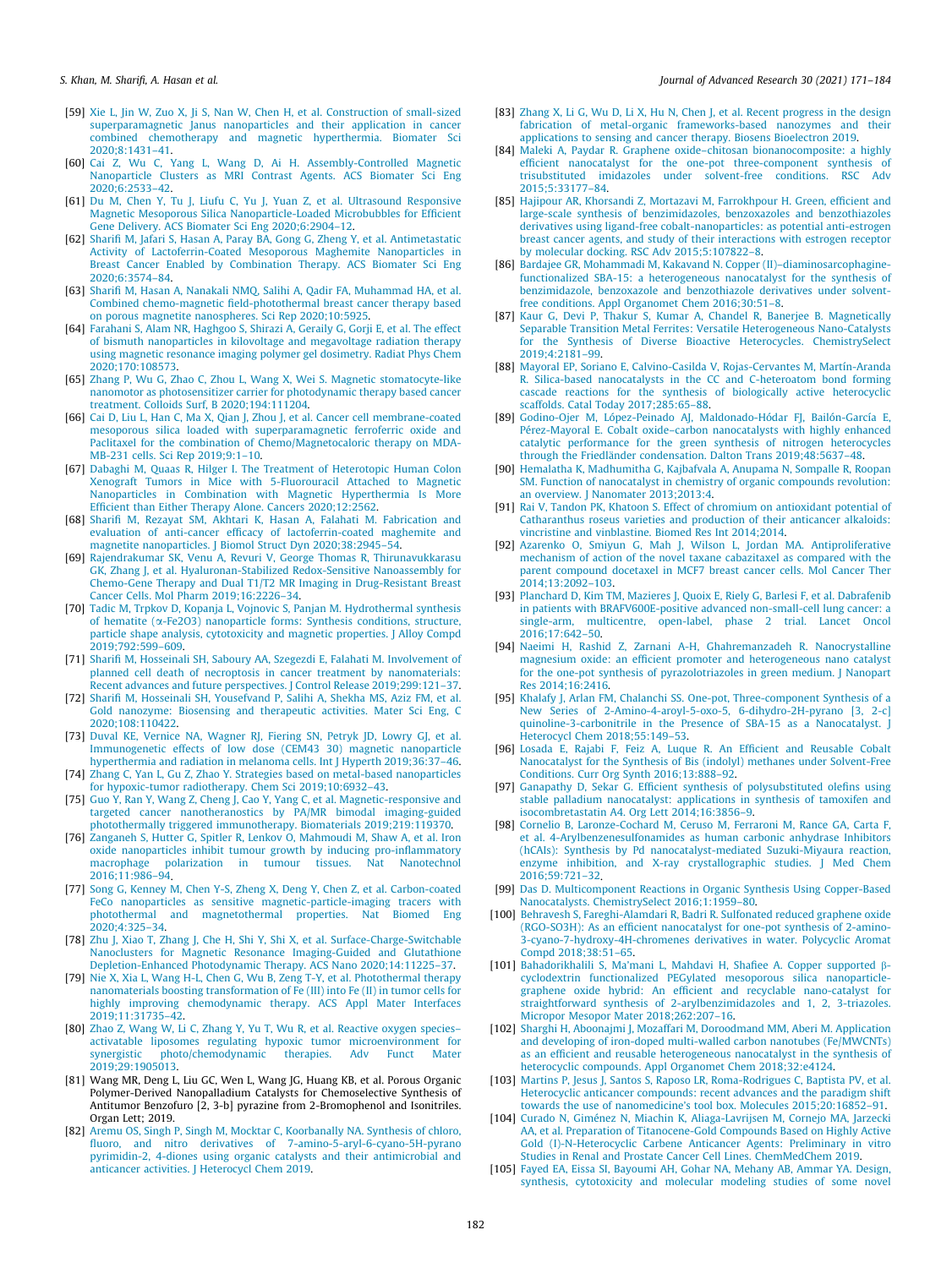fluorinated pyrazole-based heterocycles as anticancer and apoptosisinducing agents. Mol Diversity 2019;23:165–81.

- [106] Mousavi SR, Sereshti H, Rashidi Nodeh H, Foroumadi A. A novel and reusable magnetic nanocatalyst developed based on graphene oxide incorporated strontium nanoparticles for the facial synthesis of  $\beta$ -enamino ketones under solvent-free conditions. Appl Organomet Chem 2019;33:e4644.
- [107] Kalantari F, Ramazani A, Heravi MR. Recent Advances in the Applications of Hybrid Magnetic Nanomaterials as Magnetically Retrievable Nanocatalysts. Curr Org Chem 2019;23:136–63.
- [108] Zhang D, Zhou C, Sun Z, Wu L-Z, Tung C-H, Zhang T. Magnetically recyclable nanocatalysts (MRNCs): a versatile integration of high catalytic activity and facile recovery. Nanoscale 2012;4:6244–55.
- [109] Zhang N, Xu Y-J. Aggregation-and leaching-resistant, reusable, and multifunctional Pd@ CeO2 as a robust nanocatalyst achieved by a hollow core–shell strategy. Chem Mater 2013;25:1979–88.
- [110] Javidi J, Esmaeilpour M. Fe3O4@ SiO2–imid–PMAn magnetic porous nanosphere as recyclable catalyst for the green synthesis of quinoxaline derivatives at room temperature and study of their antifungal activities. Mater Res Bull 2016;73:409–22.
- [111] Abu-Dief AM, Nassar IF, Elsayed WH. Magnetic NiFe2O4 nanoparticles: efficient, heterogeneous and reusable catalyst for synthesis of acetylferrocene chalcones and their anti-tumour activity. Appl Organomet Chem 2016;30:917–23.
- [112] Nasr-Esfahani M, Rafiee Z, Montazerozohori M, Kashi H. A highly efficient magnetic solid acid nanocatalyst for the synthesis of new bulky heterocyclic compounds. RSC Adv 2016;6:47298–313.
- [113] Taghavi F, Gholizadeh M, Saljooghi AS, Ramezani M. Cu (ii) immobilized on Fe 3 O 4@ APTMS-DFX nanoparticles: an efficient catalyst for the synthesis of 5 substituted 1 H-tetrazoles with cytotoxic activity. MedChemComm 2017;8:1953–64.
- [114] Kazemi M, Ghobadi M, Mirzaie A. Cobalt ferrite nanoparticles (CoFe2O4 MNPs) as catalyst and support: magnetically recoverable nanocatalysts in organic synthesis. Nanotechnol Rev 2018;7:43–68.
- [115] Ghavidel H, Mirza B, Soleimani-Amiri S, Novel A. Efficient, and Recoverable Basic Fe3O4@ C Nano-Catalyst for Green Synthesis of 4 H-Chromenes in Water via One-Pot Three Component Reactions. Polycycl Aromat Compd 2019:1–22.
- [116] Fenton H. LXXIII.--Oxidation of tartaric acid in presence of iron. J Chem Soc Trans 1894;65:899–910.
- [117] Yusuf AA, Fazal-ur-Rehman M. Photo-oxidative degradation of methyl orange in aqueous medium by Photo-Fenton reaction. Sci Technol 2018;4:90–6.
- [118] Ma S, Dielschneider RF, Henson ES, Xiao W, Choquette TR, Blankstein AR, et al. Ferroptosis and autophagy induced cell death occur independently after siramesine and lapatinib treatment in breast cancer cells. PLoS ONE 2017;12: e0182921.
- [119] Southworth BA, Voelker BM. Hydroxyl radical production via the photo-Fenton reaction in the presence of fulvic acid. Environ Sci Technol 2003;37:1130–6.
- [120] Shen Z, Song J, Yung BC, Zhou Z, Wu A, Chen X. Emerging strategies of cancer therapy based on ferroptosis. Adv Mater 2018;30:1704007.
- [121] Lin H, Chen Y, Shi J. Nanoparticle-triggered in situ catalytic chemical reactions for tumour-specific therapy. Chem Soc Rev 2018;47:1938–58.
- [122] Dai C, Wang C, Hu R, Lin H, Liu Z, Yu L, et al. Photonic/magnetic hyperthermia-synergistic nanocatalytic cancer therapy enabled by zerovalence iron nanocatalysts. Biomaterials 2019;219:119374.
- [123] Zhang C, Bu W, Ni D, Zhang S, Li Q, Yao Z, et al. Synthesis of Iron Nanometallic Glasses and Their Application in Cancer Therapy by a Localized Fenton Reaction. Angew Chem Int Ed 2016;55:2101–6.
- [124] Huo M, Wang L, Wang Y, Chen Y, Shi J. Nanocatalytic Tumor Therapy by Single-Atom Catalysts. ACS Nano 2019;13:2643–53.
- [125] Chiarugi P, Cirri P. Redox regulation of protein tyrosine phosphatases during receptor tyrosine kinase signal transduction. Trends Biochem Sci 2003;28:509–14.
- [126] Huo M, Wang L, Chen Y, Shi J. Tumor-selective catalytic nanomedicine by nanocatalyst delivery. Nat Commun 2017;8:357.
- [127] Feng L, Xie R, Wang C, Gai S, He F, Yang D, et al. Magnetic targeting, tumor microenvironment-responsive intelligent nanocatalysts for enhanced tumor ablation. ACS Nano 2018;12:11000–12.
- [128] Cao Z, Zhang L, Liang K, Cheong S, Boyer C, Gooding JJ. Biodegradable 2D Fe– Al Hydroxide for Nanocatalytic Tumor-Dynamic Therapy with Tumor Specificity. AdV. Sci 2018;5:1801155.
- [129] Qian X, Zhang J, Gu Z, Chen Y. Nanocatalysts-augmented Fenton chemical reaction for nanocatalytic tumor therapy. Biomaterials 2019.
- [130] Diz P, Pernas P, El Maatougui A, Tubio CR, Azuaje J, Sotelo E, et al. Sol–gel entrapped Cu in a silica matrix: An efficient heterogeneous nanocatalyst for Huisgen and Ullmann intramolecular coupling reactions. Appl Catal A 2015;502:86–95.
- [131] Nadejde C, Neamtu M, Hodoroaba V-D, Schneider R, Paul A, Ababei G, et al. Green Fenton-like magnetic nanocatalysts: Synthesis, characterization and catalytic application. Appl Catal B 2015;176:667–77.
- [132] Hu R, Fang Y, Huo M, Yao H, Wang C, Chen Y, et al. Ultrasmall Cu2-xS nanodots as photothermal-enhanced Fenton nanocatalysts for synergistic tumor therapy at NIR-II biowindow. Biomaterials 2019;206:101–14.
- [133] Wang L, Huo M, Chen Y, Shi J. Iron-engineered mesoporous silica nanocatalyst with biodegradable and catalytic framework for tumorspecific therapy. Biomaterials 2018;163:1–13.
- [134] Cao Z, Li B, Sun L, Li L, Xu ZP, Gu Z, et al. 2D Layered Double Hydroxide Nanoparticles: Recent Progress toward Preclinical/Clinical Nanomedicine. Methods 2019:1900343.



Dr. Suliman Khan has obtained PhD degree from Chinese Academy of Sciences. He is working at the second affiliated hospital of Zhengzhou University as postdoctoral teacher. He has recently received two research grants from Chinese Postdoctoral Sciences foundation and the Second Affiliated hospital of Zhengzhou University. He has published more 60 papers in SCI journals including *Scientific Data, Clinical Microbiology and Infection, Journal of Advanced Research,* and*Journal of Clinical Microbiology*.



Dr. Majid Sharifi has completed his scientific activities in the field of Animal Nutrition in the universities of Guilan (B.Sc.), Tehran (M.Sc.) and then Tabriz (Ph.D.) in 2003, 2006 and 2017. He re-educated in nanomedicine (M.Sc.) and graduated in 2019 due to his great interest in using nanomaterials for treating diseases and pathological disorders. He has implemented several projects in the fields of nano-biosensing, phototherapy therapy, and drug delivery, and has published various articles in prestigious journals such as *Biosensors and Bioelectronics, Controlled release, Advanced Research, Talanta, Scientific Reports,* and *Nanomedicine*.



Dr. Anwarul Hasan is an Associate Professor in the Department of Mechanical and Industrial Engineering, and Biomedical Research Center at Qatar University. Earlier he worked as an Assistant Professor in the Department of Biomedical Engineering and Mechanical Engineering at American University of Beirut, Lebanon. He was also a visiting Assistant Professor during 2014 to 2017 and an NSERC Postdoctoral Fellow during 2012- 2013 at the Harvard-MIT Division of Health Sciences and Technology at the Harvard Medical School and Massachusetts Institute of Technology in Boston, USA. Dr Hasan obtained his PhD from University of Alberta,

Canada in 2010 and worked in industry in Canada during 2010-2011. Dr Hasan has more than 200 peer reviewed publications including over 150 journal articles, and more than 50 conference proceeding papers as well as two edited books on ''Tissue Engineering for Artificial Organs". He is a winner of more than sixteen national and international awards. In the latest ranking of world's top 2% highly cited scientists' list by Stanford University researchers published in October 2020, Dr Hasan has been ranked 320 out of 50331 top biomedical researchers in the world. Dr Hasan's current research interests involve Biomaterials, Tissue Engineering, 3D Bioprinting and Organs on chips platforms and microneedle arrays for Diabetic wound healing, cancer biochips, Covid-19 diagnostics, and cardiovascular tissue engineering.



Dr. Farnoosh Attar has obtained Ph.D. and M.Sc. in Biochemistry from the Institute of Biochemistry and Biophysics (IBB) of Tehran University between 2002-2010. Since 2012, she is Assistant Professor at the Department of Food Toxicology, Research Center of Food Technology and Agricultural Products, Standard Research Institute (SRI), Karaj, Iran. Besides developing standards and standardization based on scientific and technical research to providing assurance of food quality and safety, Dr. Attar has collaborated with other scientists to publish more than 30 papers in the fields of nanozymes, nanoparticles-proteins interaction, and cancer.